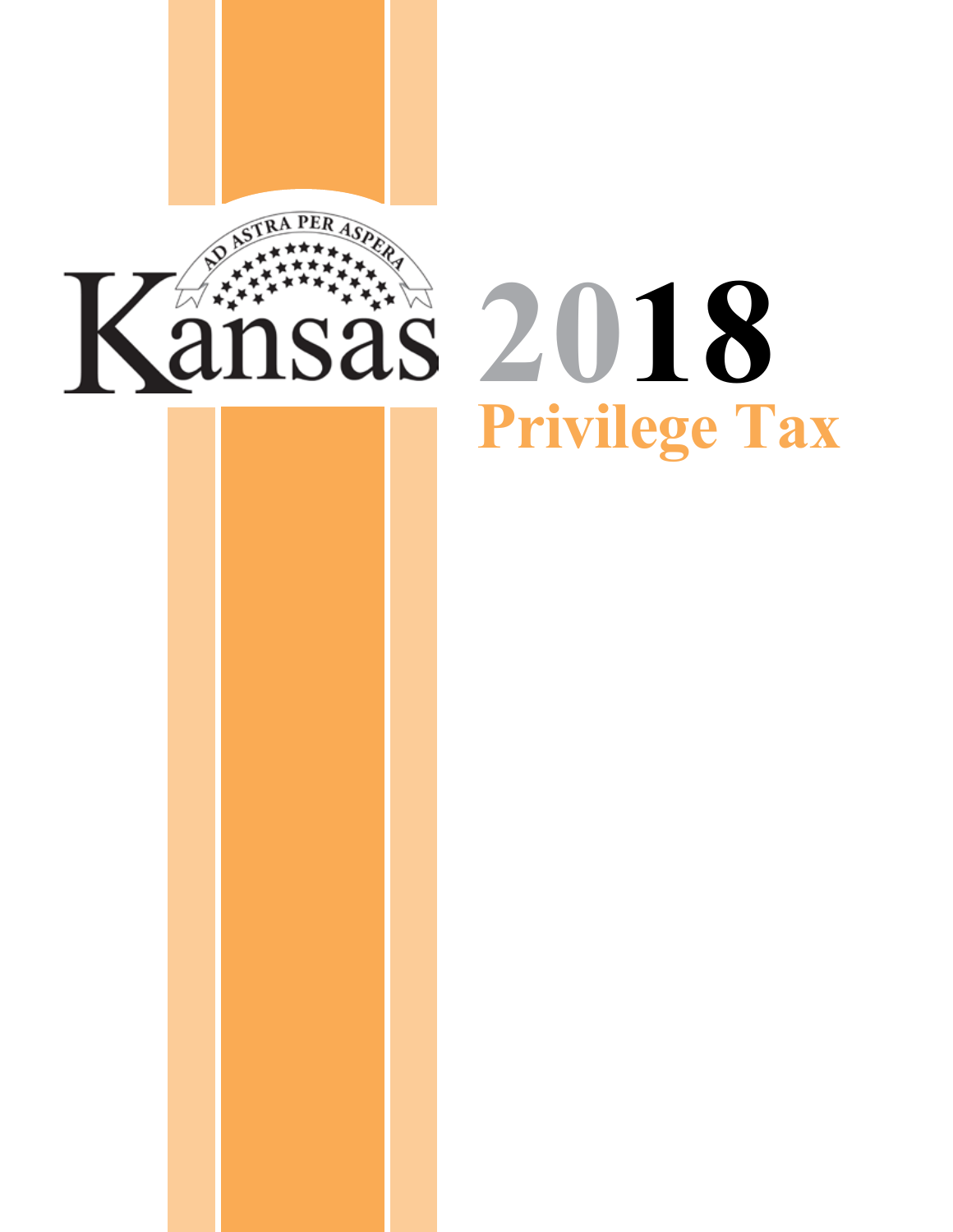# **GENERAL INFORMATION**

*If any due date falls on a Saturday, Sunday, or legal holiday, substitute the next regular workday.*

| <b>Who Must</b><br><b>File a Return</b>                                                                                       | Every national banking association, bank, trust company, federally chartered savings bank, and savings and loan<br>association subject to taxation under K.S.A. 79-1106 et seq. must file a Kansas privilege tax return.<br>Any taxpayer who owns, capitalizes or utilizes an affiliate with one of the affiliate's purposes being to make, hold or<br>manage for, or on behalf of, the taxpayer, investments in securities which the taxpayer would be permitted to make for<br>its own account may be required to file consolidated returns or combined reports for purposes of determining the tax<br>liability under article 11 of chapter 79 of the Kansas Statutes Annotated as if such taxpayer and affiliate were one entity.                                                                                                                                                                                                                                                                                                                                                                                                                                                                                                                                                                                                                        |
|-------------------------------------------------------------------------------------------------------------------------------|--------------------------------------------------------------------------------------------------------------------------------------------------------------------------------------------------------------------------------------------------------------------------------------------------------------------------------------------------------------------------------------------------------------------------------------------------------------------------------------------------------------------------------------------------------------------------------------------------------------------------------------------------------------------------------------------------------------------------------------------------------------------------------------------------------------------------------------------------------------------------------------------------------------------------------------------------------------------------------------------------------------------------------------------------------------------------------------------------------------------------------------------------------------------------------------------------------------------------------------------------------------------------------------------------------------------------------------------------------------|
| When and<br><b>Where to File</b>                                                                                              | Calendar year: If your return is based on a calendar year, it must be filed no later than April 17, 2018.<br>Fiscal year: If your return is based on a tax year other than a calendar year, it must be filed no later than the 15th<br>day of the fourth month following the end of the tax year.<br>Conformity to federal due dates: If the original federal due date is not the 15th day of the fourth month (C-Corps)<br>or the 15th day of the third month (S-Corps) after the close of a taxable year, the financial institution is required to<br>complete item "H" in the header and enclose a letter indicating the authorizing federal statute. Do not enter your<br>extended due date.<br>Cessation of doing business: Kansas Privilege Tax returns are due within six (6) months of the date on which the<br>taxpayer ceases to do business in Kansas.<br>Amended Returns: If the amended return will result in a refund, then it must be filed within three (3) years from<br>the date the original return was due including any extension allowed pursuant to law, or two (2) years from the date<br>the tax claimed to be refunded or against which the credit claimed was paid, whichever of such periods expires later.<br>Mail your return to: KANSAS PRIVILEGE TAX, KANSAS DEPARTMENT OF REVENUE, PO BOX 758571,<br>TOPEKA, KS 66675-8571. |
| <b>Accounting</b><br><b>Period</b>                                                                                            | The taxable year for Kansas is the same as the taxable year for federal income tax purposes. If your taxable year<br>changes, or the method of your accounting is changed for federal income tax purposes, then the taxable year and<br>method of accounting shall be similarly changed for Kansas privilege tax purposes.                                                                                                                                                                                                                                                                                                                                                                                                                                                                                                                                                                                                                                                                                                                                                                                                                                                                                                                                                                                                                                   |
| <b>Extension of</b><br><b>Time to File</b><br>If you are entitled<br>to a refund, an<br>extension to file is<br>not required. | If you are unable to complete your return by the filing deadline, you may request an extension of time to file. If<br>you filed federal Form 7004 for an extension with the IRS, enclose a copy of that form with your completed K-130<br>to automatically receive a six-month Kansas extension. (Kansas does not have a separate extension request form.)<br>Important—An extension of time to file is NOT an extension to pay. If you do not pay the tax amount due (may be<br>estimated) by the original due date, you will owe interest and possibly a penalty on the balance due. To pay the balance<br>due for an extension, use the Kansas Privilege Tax Payment Voucher (Form K-130V) and mark the box indicating an<br>extension payment.                                                                                                                                                                                                                                                                                                                                                                                                                                                                                                                                                                                                           |
| Copy of<br><b>Federal Return</b>                                                                                              | You must enclose with Form K-130 copies of the following federal return pages as filed with the IRS. Do not enclose<br>copies of proforma returns. The Department of Revenue reserves the right to request additional information as necessary.<br>• Pages 1 through 5 of either the federal return or the consolidated federal return as filed with the IRS. If the return<br>is a consolidated return, you must enclose a company-by-company spreadsheet of income and expense to total<br>the consolidated federal taxable income and a company-by-company spreadsheet of the consolidated balance<br>sheet including Schedules M-1 and M-2.<br>• Federal schedules to support any Kansas modifications claimed on page 1, Form K-130.<br>• Federal Forms 851, 1118, and 5471, as applicable.                                                                                                                                                                                                                                                                                                                                                                                                                                                                                                                                                             |
| <b>Completing</b><br><b>Your Return</b>                                                                                       | Begin by completing all boxes in the "Taxpayer Information" section of the return, then complete applicable lines on<br>Form K-130 and Form K-130AS. All taxpayers filing a combined return (single or multiple), or who are authorized to<br>file using the alternative or separate accounting method, must complete lines 1 through 21 using the total combined<br>income column from Schedule K-131.<br>Cessation of Business: A tax is imposed for the privilege of engaging in transaction or activity incidental or related<br>to the cessation of doing business in Kansas, including cessation due to merger, consolidation, dissolution, liquidation<br>or any other event. The tax will be measured by the net income for the tax year in which the taxpayer ceases to do<br>business and will be computed using the same applicable rates as other privilege taxpayers.                                                                                                                                                                                                                                                                                                                                                                                                                                                                           |
| <b>Confidential</b><br><b>Information</b>                                                                                     | Income tax information disclosed to the Department of Revenue, either on returns or through department investigation,<br>is held in strict confidence by law. The Department of Revenue, the IRS, the Multi-State Tax Commission, and several<br>other states have an agreement under which some tax information is exchanged. This is to verify the accuracy and<br>consistency of information reported on federal and Kansas tax returns.                                                                                                                                                                                                                                                                                                                                                                                                                                                                                                                                                                                                                                                                                                                                                                                                                                                                                                                  |
| <b>Estimated</b><br>Tax                                                                                                       | Every national banking association, bank, trust company, and savings and loan association shall pay estimated tax<br>(K-130ES) if its Kansas Privilege tax liability can reasonably be expected to exceed \$500. Any financial institution which<br>began business in Kansas during this tax year is not required to pay estimated tax and no underpayment of estimated<br>tax penalty will be imposed for this initial year.<br>For your convenience, estimate tax payments can be made online by visiting <b>ksrevenue.org</b> and signing into the<br>Kansas Customer Service Center.                                                                                                                                                                                                                                                                                                                                                                                                                                                                                                                                                                                                                                                                                                                                                                     |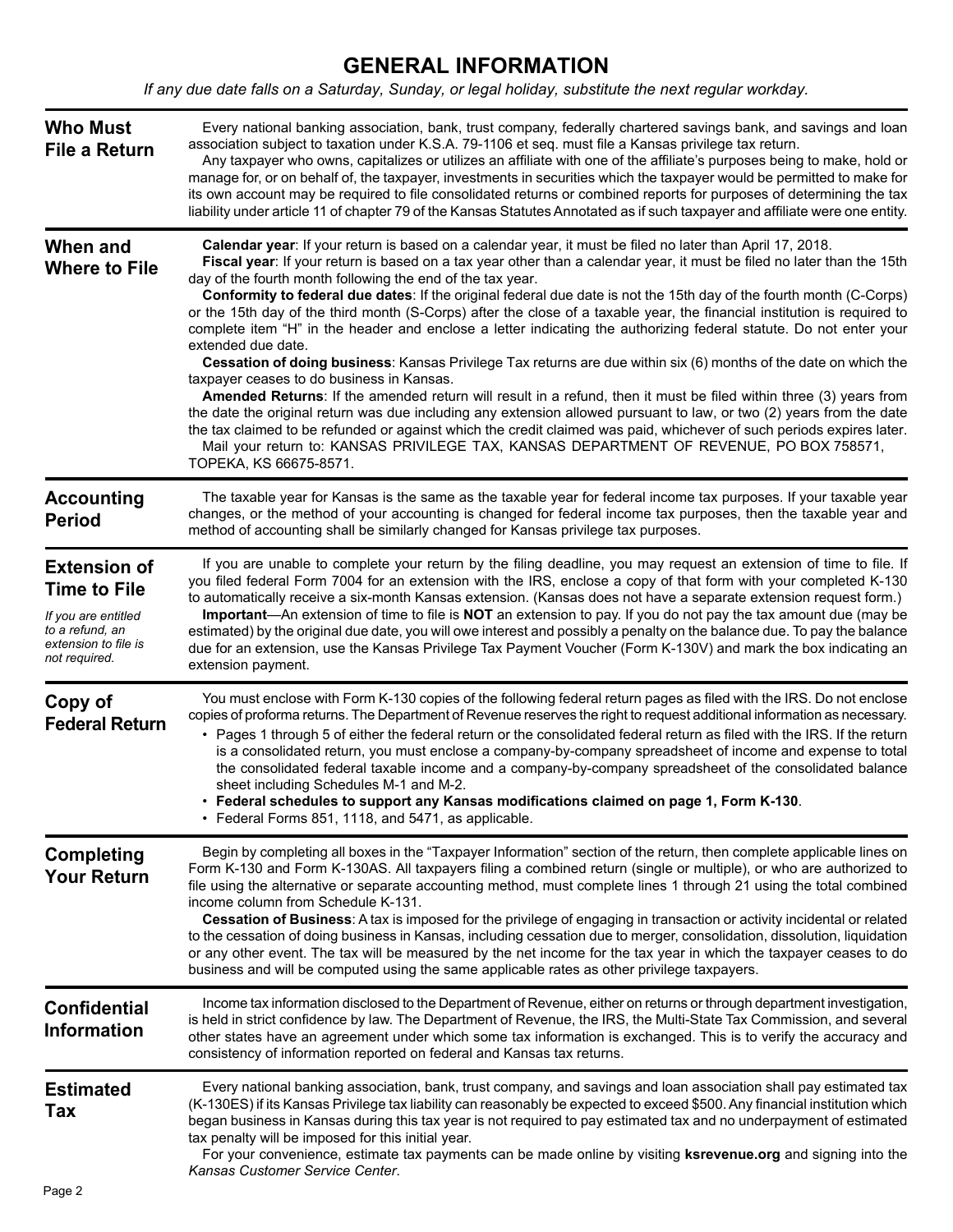#### **Amending Your Return**

*As applicable, enclose with your amended return a copy of the amended federal return, any other state's amended return(s), and/or any federal Revenue Agent's Report(s), or federal adjustment letter(s).*

You must file an amended Kansas return when there is a change (error or adjustment) on your Kansas return, on another state's return, or on your federal return. Check the AMENDED box in the Taxpayer Information section of the K-130 if you are amending your 2018 Kansas return.

**Amended Federal Return**: If you are filing an amended federal return for the same taxable year as your amended Kansas return, you must enclose a complete copy of the amended federal return and full explanations of all changes made on your amended Kansas return. If your amended federal return is adjusted or disallowed, it is necessary to provide the Department of Revenue with a copy of the adjustment or denial letter. If you did not file a Kansas return when you filed your original federal return, and the federal return has since been amended or adjusted, use the information on the amended or adjusted federal return to complete your original Kansas return.

**Federal Audit**: If income has been adjusted by the IRS, you must file an amended return with Kansas and include a copy of the Revenue Agent's Report or adjustment letter showing and explaining the adjustments. These adjustments must be submitted within 180 days from the date the federal adjustments are paid, agreed to, or become final, whichever is earlier. Failure by the taxpayer to notify the Department of Revenue within the 180 day period shall not bar the Department from assessing additional taxes or proceeding in court to collect such taxes. Failure by the taxpayer to comply with the requirements for filing returns shall toll the periods of limitation for the Department to assess or collect taxes.

**Definitions**

*All financial institutions filing a combined return (single or multiple), or are authorized to file using the alternative or separate accounting method, must complete lines 1 through 21 using the total combined income column from Schedule K-131.*

**Business Income**: For tax years commencing after December 31, 2007, business income means income: 1) from transactions and activity in the regular course of the taxpayer's trade or business; 2) from transactions and activity involving tangible and intangible property or assets used in the operation of the taxpayer's trade or business; or 3) of the taxpayer that may be apportioned to this state under the provisions of the constitution of the United States and laws thereof, except that a taxpayer may elect that all income constitutes business income.

**Unitary Business**: A multistate business is unitary when the operations conducted in one state benefit or are benefited by the operations conducted in another state or states. The essential test to be applied is whether or not the operation of the portion of the business within the state is dependent upon or contributory to the operations of the business outside of the state. If there is such a relationship, the business is unitary. Stated another way, the test is whether a business' various parts are interdependent and of mutual benefit so as to form one business rather than several business entities and not whether the operating experience of the parts are the same at all places.

**Activity Wholly Within Kansas—Single Entity**: If a financial institution's activity is carried on exclusively within Kansas the entire net income is subject to the Kansas Privilege Tax.

**Activity Wholly Within Kansas—Consolidated**: If two or more financial institutions file federal income tax returns on a consolidated basis, and if each of such financial institutions derive all their income and expenses from sources within Kansas, they must file a consolidated return for Kansas Privilege Tax purposes.

**Single Entity Apportionment Method**: Any taxpayer having income from business activity which is taxable both within and outside this state shall allocate and apportion net income.

**Combined Income Method—Single Corporation Filing**: When a group of financial institutions conduct a unitary business both inside and outside Kansas, the source of income shall be determined by the combined income of only those financial institutions which have a branch or office in Kansas using Schedule K-131. A financial institution that files a combined report for Kansas purposes must submit a copy of the consolidated Federal Form 1120 and all schedules and statements necessary to support the taxable income reported on the Kansas return.

**Combined Income Method—Multiple Corporation Filing**: This method is the same as the Single Corporation Filing method except that any financial institution using the combined income method with more than one entity doing business in Kansas may file one Kansas return reporting the total combined income on that return and computing and paying the tax due on that return. Schedule K-131 must be used to determine the Kansas taxable income of each separate corporation and the combined Kansas taxable income is then entered on line 21, K-130. The tax rate is then applied to the Kansas taxable income of each financial institution with one surtax exemption allowed for each privilege taxpayer. The total tax due for all corporations is then shown on line 24, Schedule K-131.

**Alternative Accounting Method**: If the uniform allocation and apportionment provisions do not fairly represent the extent of the taxpayer's business activity in this state the taxpayer may petition for, or the Secretary of Revenue may require, in respect to all or any part of the taxpayer's business activity, if reasonable: a) separate accounting; b) the exclusion of one or more of the factors; c) the inclusion of one or more additional factors; or d) the employment of any other method to effect an equitable allocation and apportionment of the taxpayer's income. A copy of the letter from the Department of Revenue granting the use of an alternative method must be attached to the return when filed. Enter the amount determined from your separate schedule on line 21, Form K-130.

**Separate Accounting Method**: The separate method of reporting income to Kansas is allowable only in unusual circumstances and with the permission of the Department of Revenue where the use of the three-factor formula does not fairly represent the taxpayer's business activity. Before a taxpayer, engaged in a multistate business, may separately account taxable income to Kansas, the following requirements shall be satisfied:

1) The books and records are kept by recognized accounting standards to accurately reflect the amount of income of the multistate business which was realized in Kansas during the taxable period; 2) the management functions of the business operations within Kansas are separate and distinct so that in conducting Kansas business operations the management within Kansas did not utilize or incur centralized management services consisting of operational supervision, advertising, accounting, insurance, financing, personnel, physical facilities, technical and research, sale/ servicing or purchasing during the taxable period; and 3) the business operations within Kansas are separate and distinct and do not contribute to or depend upon the overall operations of the company, and there are no interstate, intercompany, or interdivisional purchases, sales or transfers during the taxable period.

If all three requirements are not satisfied, the taxpayer shall determine Kansas taxable income by use of the apportionment formula. Enter the amount determined from your separate schedule on line 21, Form K-130.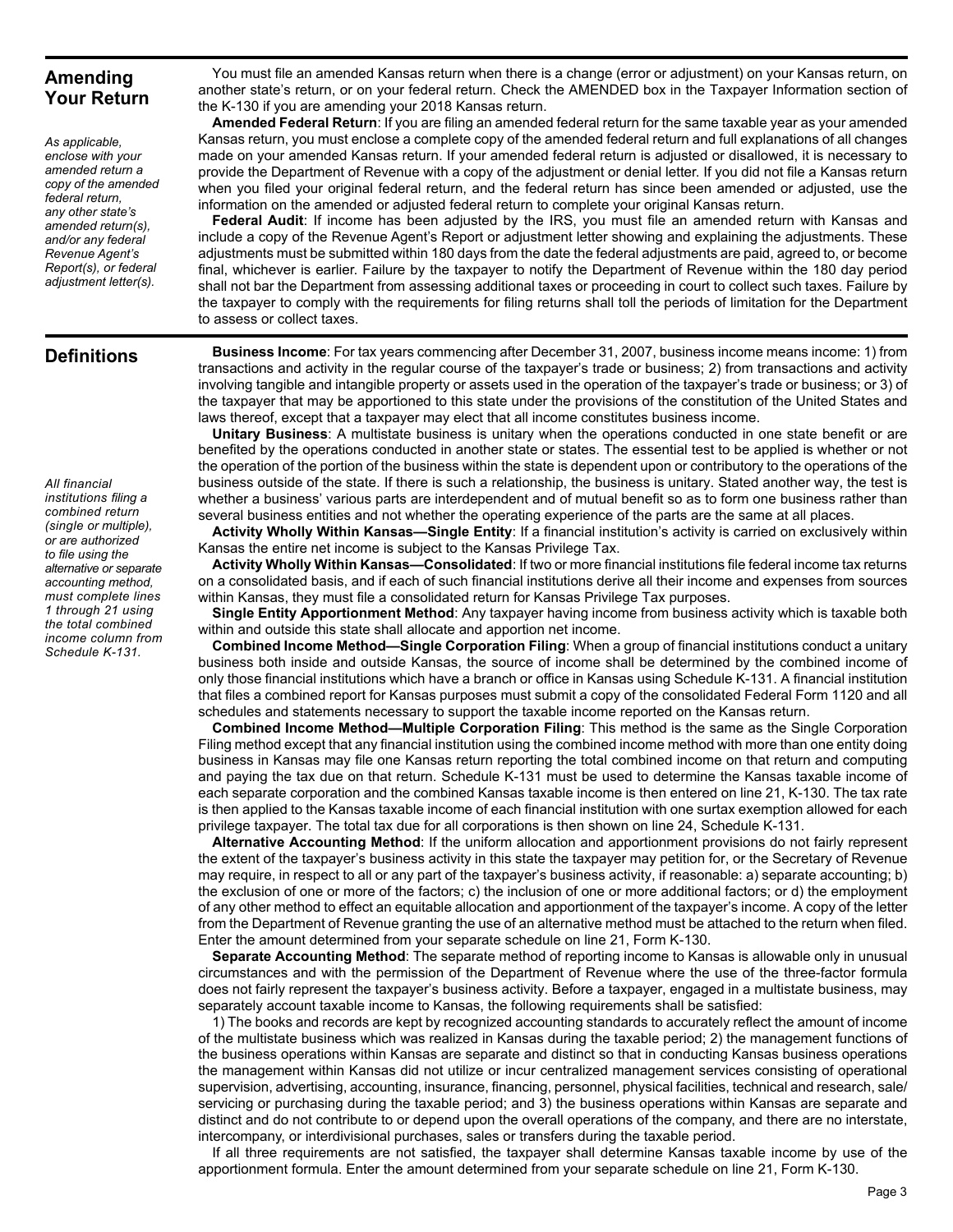#### **TAXPAYER INFORMATION**

**Beginning and Ending Dates**: Enter the beginning and ending dates of the corporation's tax year, even if it is a calendar year.

**Name and Address**: PRINT or TYPE your name and address in the spaces provided.

**Information Requested in Boxes A through l**: Complete all requested information. For item A, refer to page 3. If any *Taxpayer Information* has changed from the last original return filed by you, check the change box "I" so the tax account information can be updated.

**Final Return**: If a final return is being filed and the corporation is being liquidated, enclose a copy of the federal form that states the federal code section the corporation was liquidated under.

#### **INCOME**

**LINE 1—FEDERAL TAXABLE INCOME FOR KANSAS PRIVILEGE TAX PURPOSES**. This line must only include income and expense of national banking associations, federally chartered savings banks or trust companies.

All financial institutions filing a combined return (single or multiple), or that are authorized to file using the alternative or separate accounting method, must complete lines 1 through 21 using the total combined income column from Schedule K-131. You are to complete lines 19 through 42 of the K-130, as applicable. If filing as a S corporation for federal purposes, enter the amount from Part IV, line 30. A copy of certain pages of the federal return must be enclosed in all cases. See instructions on page 2.

**LINE 2—STATE AND MUNICIPAL INTEREST**. Enter the total amount that was claimed as exempt income on the federal income tax return for the taxable year, less any related expenses directly incurred in the purchase of state or political subdivision obligations. If the bank has changed the method of accounting from cash to accrual, include the Section 481 adjustment on municipal interest using the same number of year spread allowed at the federal level.

**LINE 3—TAXES ON OR MEASURED BY INCOME OR FEES OR PAYMENT IN LIEU OF INCOME TAXES (does not include privilege taxes).** Enter the taxes on or measured by income or fees or payments in lieu of income taxes which you deducted on your federal return in arriving at federal taxable income (this figure should not include privilege taxes). Federal environmental tax must be added back to federal taxable income to the extent it is used as a deduction in arriving at federal taxable income. If additional space is needed, itemize these taxes on a separate schedule and enclose it with your return.

**LINE 4—FEDERAL NET OPERATING LOSS DEDUCTION**. Enter the federal net operating loss deduction that was claimed on the federal income tax return for the taxable year.

**LINE 5—SAVINGS AND LOAN ASSOCIATION BAD DEBT DEDUCTION**. Enter amount of bad debts allowable for federal income tax purposes. Use line 20 for the allowable Kansas bad debt deduction.

**LINE 6—OTHER ADDITIONS TO FEDERAL TAXABLE INCOME.**  Enter the total of these additions to your federal taxable income (schedule required):

- **• Disabled Access Credit**. Amount of any depreciation deduction or business expense deduction claimed on your federal return that was used to determine this credit on your Schedule K-37.
- **• Community Service Contribution Credit**. Amount of any charitable contributions claimed on your federal return used to compute this credit on your Schedule K-60.

**• Low Income Student Scholarship Credit**. Amount of any charitable contribution claimed on your federal return used to compute this credit on your Schedule K-70.

**LINE 7—ADDITIONS TO FEDERAL TAXABLE INCOME. Add**  lines 2 through 6 and enter the result on line 7.

**LINE 8—SUBTRACTIONS FROM FEDERAL TAXABLE INCOME.** Enter a total of these subtractions from your federal taxable income (schedule required):

- **Refunds or Credits.** Any refund or credit for overpayment of taxes on or measured by income or fees or payments in lieu of income taxes imposed by this state, or any taxing jurisdiction to the extent they are included in federal taxable income (this figure should not include privilege taxes).
- **• Jobs and WIN Tax Credit**. The amount of federal targeted jobs and WIN credit.
- **• Kansas Venture Capital, Inc. Dividends**. Dividend income received as a result of investing in stock issued by Kansas Venture Capital, Inc.

**LINE 9—NET INCOME BEFORE APPORTIONMENT**. Add line 1 to line 7 and subtract line 8 and enter the result in line 9.

#### **APPORTIONMENT AND ALLOCATION**

**LINE 10—NONBUSINESS INCOME-TOTAL COMPANY**. Enter the total amount of nonbusiness net income everywhere that is to be directly allocated. Business income is defined in privilege tax law as all income to the extent that it may be treated as apportionable business income under the constitution of the United States.

Any taxpayer that claims nonbusiness income on the Kansas return is required to clearly demonstrate that the asset which generated the income is not used in the general operations of the company and is not managed or controlled by the same people who control the operations of the company. The taxpayer must also submit a schedule as required below. If the taxpayer does not demonstrate that the income is nonbusiness and does not submit the required schedule(s), the income will be considered to be business income by the Department of Revenue and it will be apportioned in that manner.

From the terms of income directly allocated, there shall be deducted the expenses related thereto. The term "expenses related thereto" as used in this paragraph, mean any allowable deduction or portion thereof directly attributable to such income and a ratable part of any other allowable deductions which cannot definitely be allocated to some item or a class of income.

A schedule must accompany the return showing: 1) gross income from each class of income being specifically allocated; 2) amount of each class of related expenses together with an explanation or computations showing how amounts were computed; 3) total amount of the related expenses for each income class; and, 4) net income for each income class. The schedule should provide appropriate columns as set forth above for items specifically assigned to Kansas and also for times specifically assigned outside Kansas. Also submit documentation that explains why each item of income does not arise from transactions and activity in the regular course of the financial institution's trade or business.

**LINE 11—APPORTIONABLE BUSINESS INCOME**. Subtract line 10 from line 9 and enter the result on line 11.

**LINE 12—AVERAGE PERCENT TO KANSAS**. Enter the applicable percentages in spaces A, B and C. Enter on line 12 the average percent from Form K-130AS, Part V, line E or Form K-131, Part II, line 5. **Note:** Round percentage to the fourth decimal point only. If your business is wholly within Kansas enter 100.0000.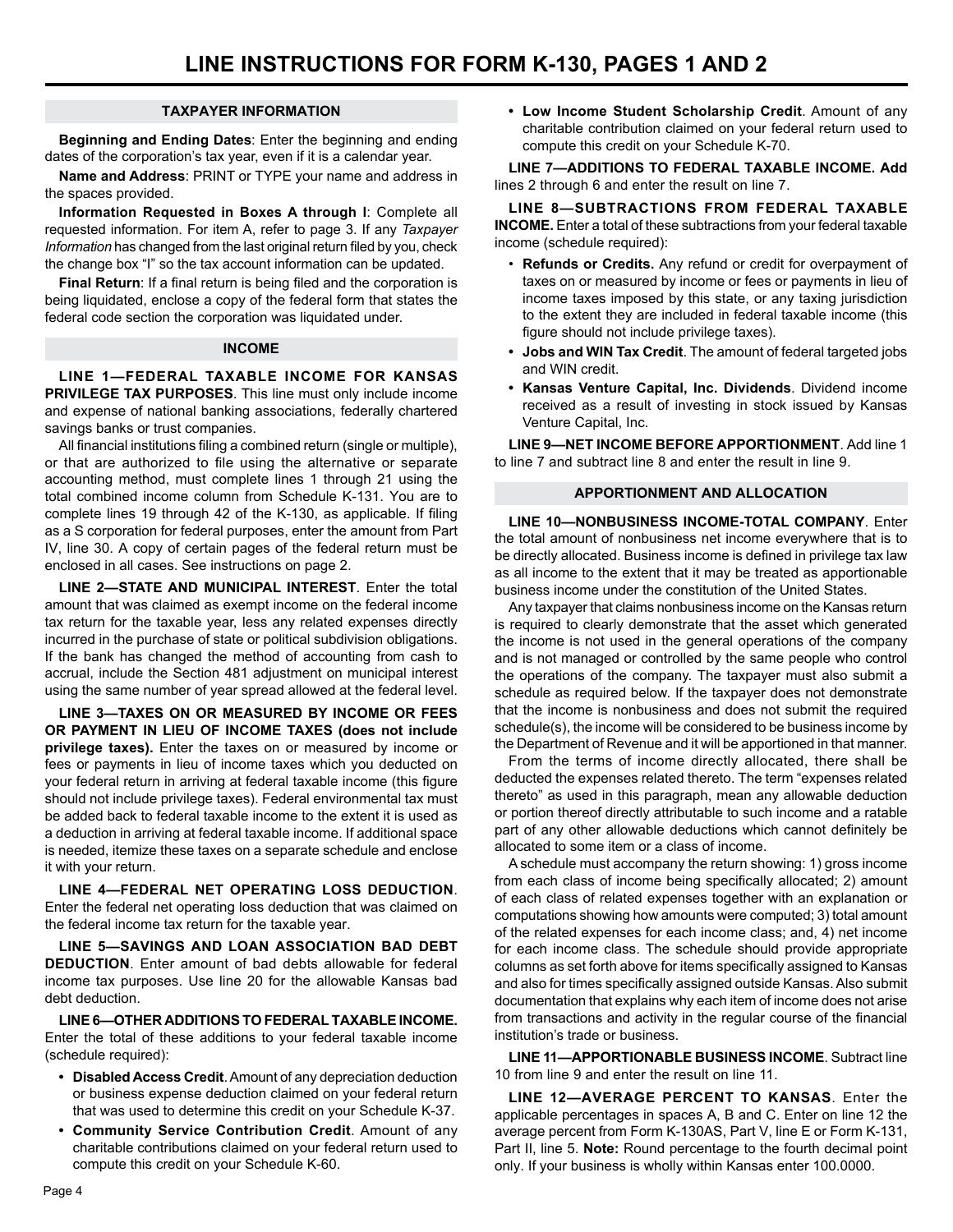

# **K-130 EXECUTE:**<br> **KANSAS PRIVILEGE TAX**

|                 | For the taxable year beginning                                                                                                           | $\mathbf{2}$<br>$\mathbf 0$<br>1                                               | $\mathbf{Z}$ ; ending |  |                 |                                                                                                                              |                  |                                                                        |
|-----------------|------------------------------------------------------------------------------------------------------------------------------------------|--------------------------------------------------------------------------------|-----------------------|--|-----------------|------------------------------------------------------------------------------------------------------------------------------|------------------|------------------------------------------------------------------------|
|                 | <b>Name</b>                                                                                                                              | <b>B.</b> Business Activity Code (NAICS)                                       |                       |  |                 |                                                                                                                              |                  | Employer's Identification Numbers (EINs)<br>(Enter both if applicable) |
|                 | <b>Number and Street of Principal Office</b>                                                                                             | C. Date Business Began in KS (mm/dd/yyyy)                                      |                       |  |                 |                                                                                                                              | EIN this entity: |                                                                        |
|                 | City<br><b>Zip Code</b><br><b>State</b>                                                                                                  | D. Date Business Discontinued in KS (mm/dd/yyyy)                               |                       |  |                 | <b>EIN Federal Consolidated Parent:</b>                                                                                      |                  |                                                                        |
| ing Information | A. Method Used to Determine Income of Corporation in Kansas<br>1. Activity wholly within Kansas - Single entity                          | E. State and Month/Year of Incorporation (mm/yyyy)                             |                       |  |                 | H. Enter your original federal due date if<br>other than the 15th day of the 4th month<br>(C-Corps) or 15th day of 3rd month |                  |                                                                        |
|                 | 2. Activity wholly within Kansas - Consolidated                                                                                          | <b>F</b> . State of Commercial Domicile                                        |                       |  |                 |                                                                                                                              |                  | (S-Corps) after the end of the tax year.                               |
|                 | 3. Single entity apportionment method (K-130AS, Part V)<br>4. Combined income method - Single corporation filing (Sch. K-131)            |                                                                                |                       |  |                 |                                                                                                                              |                  | I. If any taxpayer information has changed                             |
|                 | 5. Combined income method - Multiple corporation filing (Sch. K-131)                                                                     | G. Type of Federal Return Filed                                                |                       |  |                 |                                                                                                                              |                  | since the last return was filed, please<br>check this box.             |
|                 | 6. Alternative or separate accounting (Enclose letter of authorization & schedule)                                                       | 1. Separate                                                                    |                       |  | 2. Consolidated |                                                                                                                              |                  |                                                                        |
|                 | Mark this box if you are filing this as an<br>AMENDED 2018 Kansas return.<br>NOTE: This form cannot be used for tax years prior to 2018. | Reason for amending your 2018 Kansas return:<br>Amended affects<br>Kansas only |                       |  |                 | Adjustment by<br>the IRS                                                                                                     |                  | Amended federal<br>tax return                                          |
|                 |                                                                                                                                          |                                                                                |                       |  |                 |                                                                                                                              |                  |                                                                        |
|                 |                                                                                                                                          |                                                                                | $\overline{2}$        |  |                 |                                                                                                                              |                  |                                                                        |
|                 | 3. Taxes on or measured by income or fees or payment in lieu of income taxes (does                                                       |                                                                                | $\overline{3}$        |  |                 |                                                                                                                              |                  |                                                                        |
|                 |                                                                                                                                          |                                                                                |                       |  |                 |                                                                                                                              |                  |                                                                        |
|                 | 5. Savings and loan bad debt deduction included in federal deductions                                                                    |                                                                                |                       |  |                 |                                                                                                                              |                  |                                                                        |
|                 | 6. Other additions to federal taxable income (schedule required)                                                                         |                                                                                | 6                     |  |                 |                                                                                                                              |                  |                                                                        |
|                 |                                                                                                                                          |                                                                                |                       |  |                 |                                                                                                                              | $\overline{7}$   |                                                                        |
|                 |                                                                                                                                          |                                                                                |                       |  |                 |                                                                                                                              | 8                |                                                                        |
|                 |                                                                                                                                          |                                                                                |                       |  |                 |                                                                                                                              | 9                |                                                                        |
|                 |                                                                                                                                          |                                                                                |                       |  |                 |                                                                                                                              | 10 <sup>°</sup>  |                                                                        |
|                 |                                                                                                                                          |                                                                                |                       |  |                 |                                                                                                                              | 11               |                                                                        |
|                 | 12. Average percent to Kansas (Part V, lines A, B, C                                                                                     |                                                                                |                       |  |                 |                                                                                                                              | 12               |                                                                        |
|                 |                                                                                                                                          |                                                                                |                       |  |                 |                                                                                                                              | 13 <sup>°</sup>  |                                                                        |
|                 |                                                                                                                                          |                                                                                |                       |  |                 |                                                                                                                              | 14               |                                                                        |
|                 | 15. Kansas expensing recapture (see instructions for Schedule K-120EX and enclose applicable schedules)                                  |                                                                                |                       |  |                 |                                                                                                                              | 15 <sup>15</sup> |                                                                        |
|                 | 16. Kansas expensing deduction (see instructions for Schedule K-120EX and enclose applicable schedules)                                  |                                                                                |                       |  |                 |                                                                                                                              | 16               |                                                                        |
|                 |                                                                                                                                          |                                                                                |                       |  |                 |                                                                                                                              | 17               |                                                                        |
|                 |                                                                                                                                          |                                                                                |                       |  |                 |                                                                                                                              | 18               |                                                                        |
|                 |                                                                                                                                          |                                                                                |                       |  |                 |                                                                                                                              | 19               |                                                                        |
|                 |                                                                                                                                          |                                                                                |                       |  |                 |                                                                                                                              | 20               |                                                                        |
|                 |                                                                                                                                          |                                                                                |                       |  |                 |                                                                                                                              | 21               |                                                                        |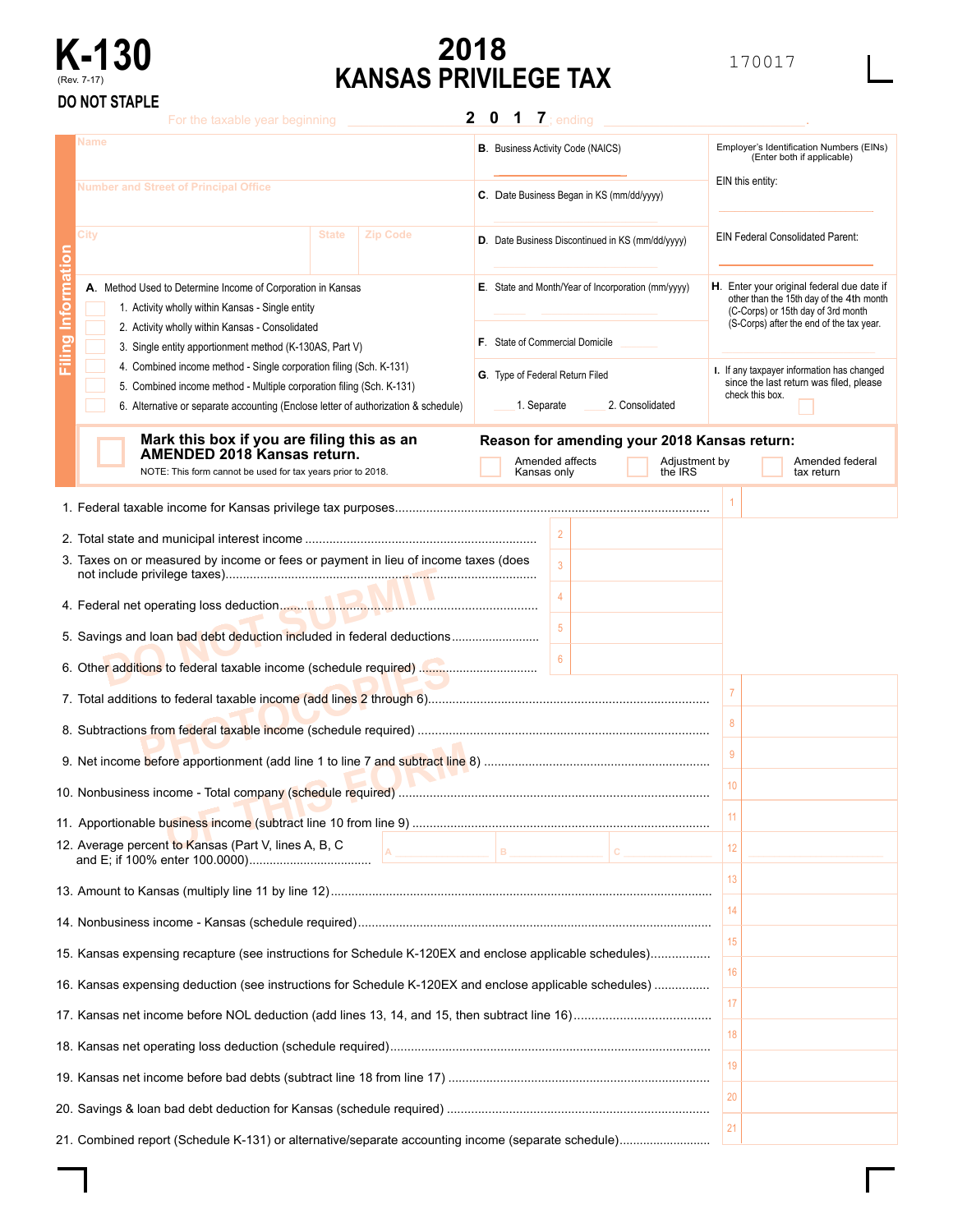#### 170117

|                                                                                                                           |                 | 22 |                                                     |
|---------------------------------------------------------------------------------------------------------------------------|-----------------|----|-----------------------------------------------------|
|                                                                                                                           |                 |    |                                                     |
|                                                                                                                           |                 |    |                                                     |
|                                                                                                                           | 24a             |    |                                                     |
| 24b. Surtax - Savings and Loans and trust companies                                                                       | 24 <sub>b</sub> |    |                                                     |
|                                                                                                                           |                 | 25 |                                                     |
|                                                                                                                           |                 | 26 |                                                     |
| 27. Balar ce suburact line 26 from line 25; if less than zero (normal) manument communication communication communication |                 | 27 |                                                     |
|                                                                                                                           | 28              |    | If this is your ORIGINAL                            |
|                                                                                                                           | 29              |    | Kansas return, skip lines<br>32 and 33 and continue |
|                                                                                                                           | 30              |    | to line 34.                                         |
| 31. Community service contribution or letter in diverse Schedule K-60)                                                    | 31              |    | If this is your<br><b>AMENDED Kansas</b>            |
|                                                                                                                           | 32              |    | return, complete lines<br>32 and 33 before          |
| 33. Overpayment from original return (this is a subtraction; see instructions)                                            | 33              |    | continuing to line 34.                              |
|                                                                                                                           |                 | 34 |                                                     |
|                                                                                                                           |                 | 35 |                                                     |
|                                                                                                                           |                 |    |                                                     |
|                                                                                                                           |                 |    |                                                     |
| 38. Estimated tax penalty<br>If annualizing to compute penalty, check this box                                            | 38              |    |                                                     |
| 39. Total tax, interest and penalty due (Add lines 35 through 38. Complete and enclose K-130V with your payment.)         |                 | 39 |                                                     |
|                                                                                                                           |                 | 40 |                                                     |
|                                                                                                                           |                 | 41 |                                                     |
| 42. CREDIT FORWARD. Enter the amount of line 40 (original return only) you wish to be applied to your 2019                |                 | 42 |                                                     |
|                                                                                                                           |                 |    |                                                     |

I authorize the Director of Taxation or the Director's designee to discuss my return and enclosures with my preparer.

I declare under the penalties of perjury that to the best of my knowledge this is a true, correct, and complete return.

| sign<br>here | Signature of officer                                                                | Title                    | Date |
|--------------|-------------------------------------------------------------------------------------|--------------------------|------|
|              | Individual or firm signature of preparer                                            | Address and Phone Number | Date |
|              | Tax Preparer's EIN (Employer Identification Number) or SSN (Social Security Number) |                          |      |

**ENCLOSE ALL REQUIRED FEDERAL FORMS AND SCHEDULES**

Mail to: Kansas Privilege Tax, Kansas Department of Revenue, PO Box 758571, Topeka, KS 66675-8571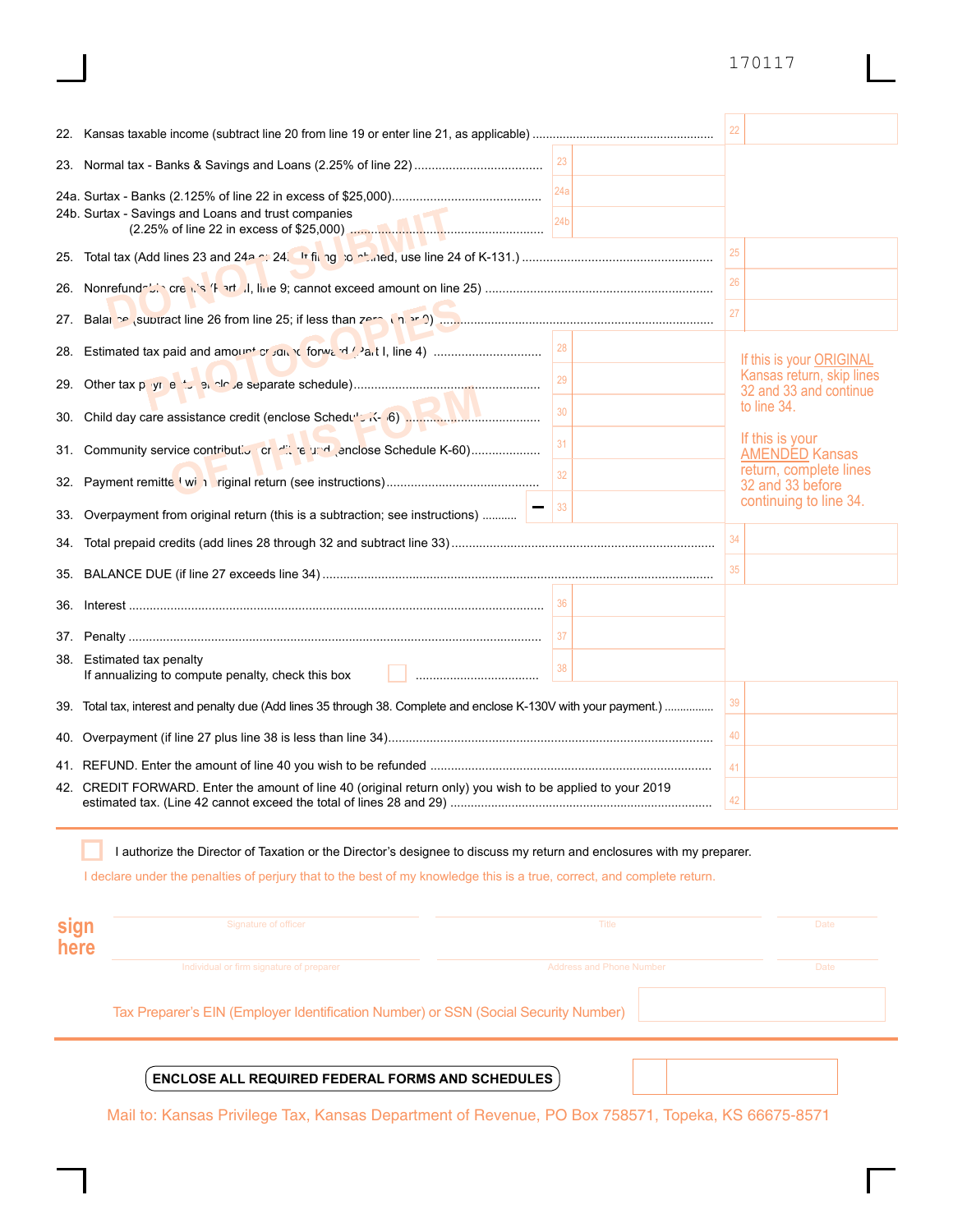#### \_\_\_\_\_\_\_\_\_\_\_\_\_\_\_\_\_\_\_\_\_\_\_\_\_\_\_\_\_\_\_\_\_\_\_\_\_\_\_\_\_\_\_\_\_\_\_\_\_\_\_\_\_\_ \_\_\_\_\_\_\_\_\_\_\_\_\_\_\_\_\_\_\_\_\_\_\_\_\_\_\_\_\_\_\_\_\_\_\_\_\_\_\_\_\_\_\_\_\_\_\_\_\_\_\_\_\_\_ \_\_\_\_\_\_\_\_\_\_\_\_\_\_\_\_\_\_\_\_\_\_\_\_\_\_\_\_\_\_\_\_\_\_\_\_\_\_\_\_\_\_\_\_\_\_\_\_\_\_\_\_\_\_ \_\_\_\_\_\_\_\_\_\_\_\_\_\_\_\_\_\_\_\_\_\_\_\_\_\_\_\_\_\_\_\_\_\_\_\_\_\_\_\_\_\_\_\_\_\_\_\_\_\_\_\_\_\_ \_\_\_\_\_\_\_\_\_\_\_\_\_\_\_\_\_\_\_\_\_\_\_\_\_\_\_\_\_\_\_\_\_\_\_\_\_\_\_\_\_\_\_\_\_ \_\_\_\_\_\_\_\_\_\_\_\_\_\_\_\_\_\_\_\_\_\_\_\_\_\_\_\_\_\_\_\_\_\_\_\_\_\_\_\_\_\_\_\_\_\_ \_\_\_\_\_\_\_\_\_\_\_\_\_\_\_\_\_\_\_\_\_\_\_\_\_\_\_\_\_\_\_\_\_\_\_\_\_\_\_\_\_\_\_\_\_\_\_\_\_ \_\_\_\_\_\_\_\_\_\_\_\_\_\_\_\_\_\_\_\_\_\_\_\_\_\_\_\_\_\_\_\_\_\_\_\_\_\_\_\_\_\_\_\_\_\_\_ \_\_\_\_\_\_\_\_\_\_\_\_\_\_\_\_\_\_\_\_\_\_\_\_\_\_\_\_\_\_\_\_\_\_\_\_\_\_\_\_\_\_\_\_\_\_\_\_\_\_\_\_\_\_ the period covered by this return? \_\_\_\_ Yes \_\_\_\_ No If "yes", **PART I - ADDITIONAL INFORMATION** 1. Did the corporation file a **Kansas** Privilege Tax return under the same name for the preceding year? \_\_\_ Yes \_\_\_ No If "no", enter previous name and EIN. 2. Enter the address of the corporation's principal location in Kansas. Telephone 3. The corporation's books are in care of: Name Address \_\_ Telephone 4. List each estimated tax payment and credit forward amount claimed on this return. Date **Amount** TOTAL (Enter on line 28 of K-130) 5. Has your corporation been involved in any reorganization during enclose a detailed explanation. 6. If this is a final return for Kansas, please state the reason. If the corporation was liquidated or dissolved, state the IRC section under which the corporation was liquidated. 7. If your federal taxable income has been redetermined for any prior years that have not previously been reported to Kansas, check the applicable box(es) below and state the calendar, fiscal, or short period year ending date. You are required to submit, **under separate cover**, the federal Forms 1139, 1120X, or Revenue Agent's Report along with the Kansas amended return. Revenue Agent's Report **Constant** Other State's Adjustment Amended Return Net Operating Loss Years ended 8. If you are registered with the Kansas Department of Revenue under any other Kansas tax act, enter all registration or license numbers on the applicable line. a. Sales Tax b. Compensating Use Tax \_\_\_\_\_\_\_\_\_\_\_\_\_\_\_\_\_\_\_\_\_\_\_\_\_\_\_\_\_\_\_\_\_ c. Withholding Tax d. Other (specify) **PART II - AFFILIATED FINANCIAL INSTITUTIONS OR CORPORATIONS DOING BUSINESS IN KANSAS** Name of Corporation **Employer ID Number** \_\_\_\_\_\_\_\_\_\_\_\_\_\_\_\_\_\_\_\_\_\_\_\_\_\_\_\_\_\_\_\_\_\_\_\_\_\_\_\_\_\_\_\_\_\_\_\_\_\_\_\_\_\_\_\_\_ \_\_\_\_\_\_\_\_\_\_\_\_\_\_\_\_\_\_\_\_\_\_\_\_\_\_\_\_\_\_\_\_\_\_\_\_\_\_\_\_\_\_\_\_\_\_\_\_\_\_\_\_\_\_\_\_\_ \_\_\_\_\_\_\_\_\_\_\_\_\_\_\_\_\_\_\_\_\_\_\_\_\_\_\_\_\_\_\_\_\_\_\_\_\_\_\_\_\_\_\_\_\_\_\_\_\_\_\_\_\_\_\_\_\_ \_\_\_\_\_\_\_\_\_\_\_\_\_\_\_\_\_\_\_\_\_\_\_\_\_\_\_\_\_\_\_\_\_\_\_\_\_\_\_\_\_\_\_\_\_\_\_\_\_\_\_\_\_\_\_\_\_ \_\_\_\_\_\_\_\_\_\_\_\_\_\_\_\_\_\_\_\_\_\_\_\_\_\_\_\_\_\_\_\_\_\_\_\_\_\_\_\_\_\_\_\_ \_\_\_\_\_\_\_\_\_\_\_\_\_\_\_\_\_\_\_\_\_\_\_\_\_\_\_\_\_\_\_\_\_\_\_\_\_\_\_ \_\_\_\_\_\_\_\_\_\_\_\_\_\_\_\_\_\_\_\_\_\_\_\_\_\_\_\_\_\_\_\_\_\_\_\_\_\_\_\_ \_\_\_\_\_\_\_\_\_\_\_\_\_\_\_\_\_\_\_\_\_\_\_\_\_\_\_\_\_\_\_\_\_\_\_\_\_\_\_\_\_\_\_\_\_\_\_\_\_\_\_\_\_\_ \_\_\_\_\_\_\_\_\_\_\_\_\_\_\_\_\_\_\_\_\_\_\_\_\_\_\_\_\_\_\_\_\_\_\_\_\_\_\_\_\_\_\_\_\_\_\_\_\_\_\_\_\_\_

(Enclose a separate sheet for additional corporations)

#### **PART Ill - SCHEDULE OF NONREFUNDABLE (see instructions)**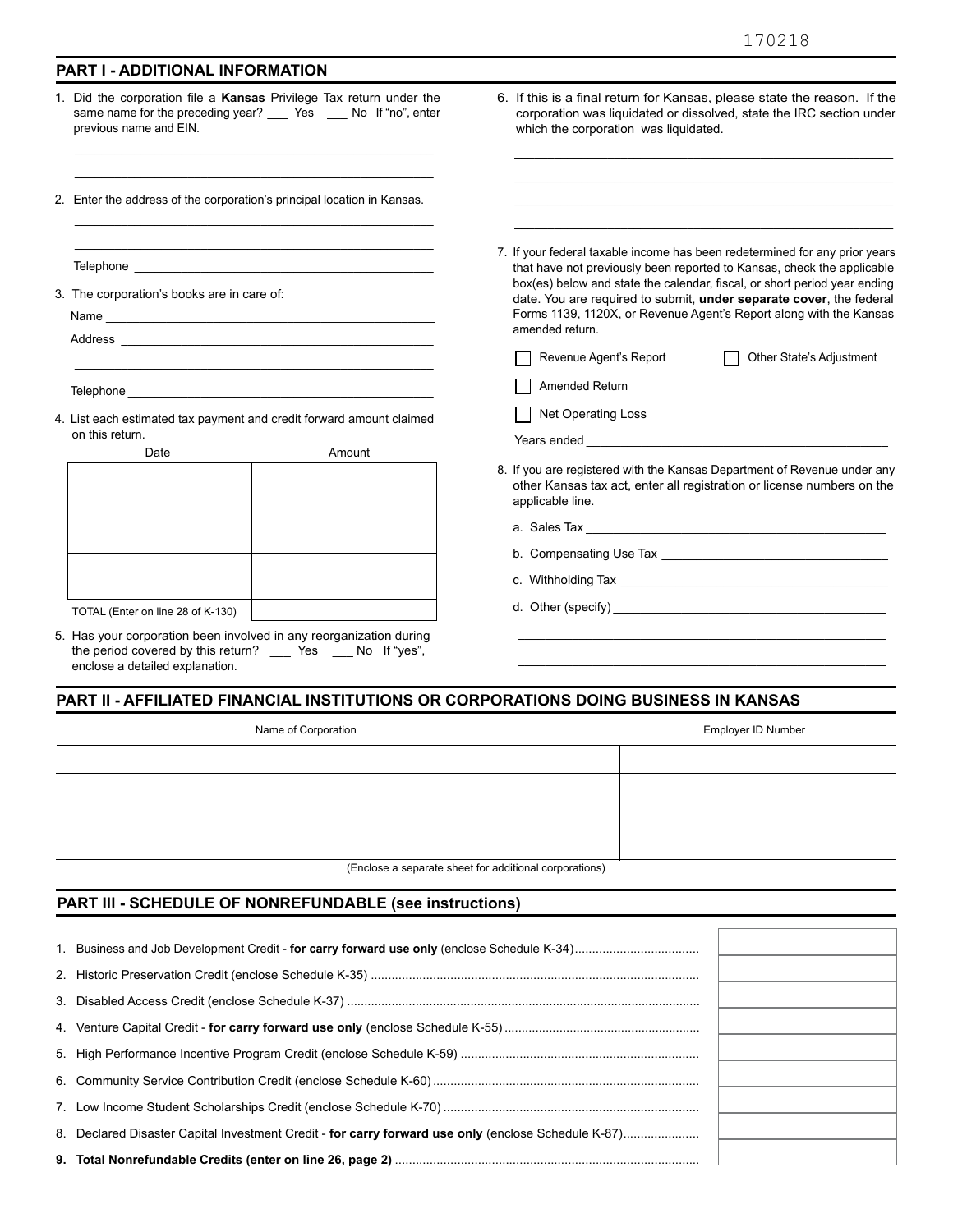#### PART IV - COMPUTATION OF FEDERAL TAXABLE INCOME FOR S CORPORATION

|  | 3  |  |
|--|----|--|
|  | 4  |  |
|  |    |  |
|  | 6  |  |
|  |    |  |
|  | 8  |  |
|  | 9  |  |
|  | 10 |  |
|  | 11 |  |

#### **DEDUCTIONS**

|                                                                                                               | 12    |  |
|---------------------------------------------------------------------------------------------------------------|-------|--|
|                                                                                                               |       |  |
|                                                                                                               | 13    |  |
|                                                                                                               | 14    |  |
|                                                                                                               | 15    |  |
|                                                                                                               | 16    |  |
|                                                                                                               | 17    |  |
|                                                                                                               | 18    |  |
|                                                                                                               | 19    |  |
| 20                                                                                                            |       |  |
| 21(a)                                                                                                         | 21(b) |  |
|                                                                                                               | 22    |  |
|                                                                                                               | 23    |  |
|                                                                                                               | 24    |  |
|                                                                                                               | 25    |  |
|                                                                                                               | 26    |  |
|                                                                                                               | 27    |  |
| 28. Taxable income before net operating loss deduction and special deductions (subtract line 27 from line 11) | 28    |  |
|                                                                                                               |       |  |
|                                                                                                               | 29(c) |  |
|                                                                                                               | 30    |  |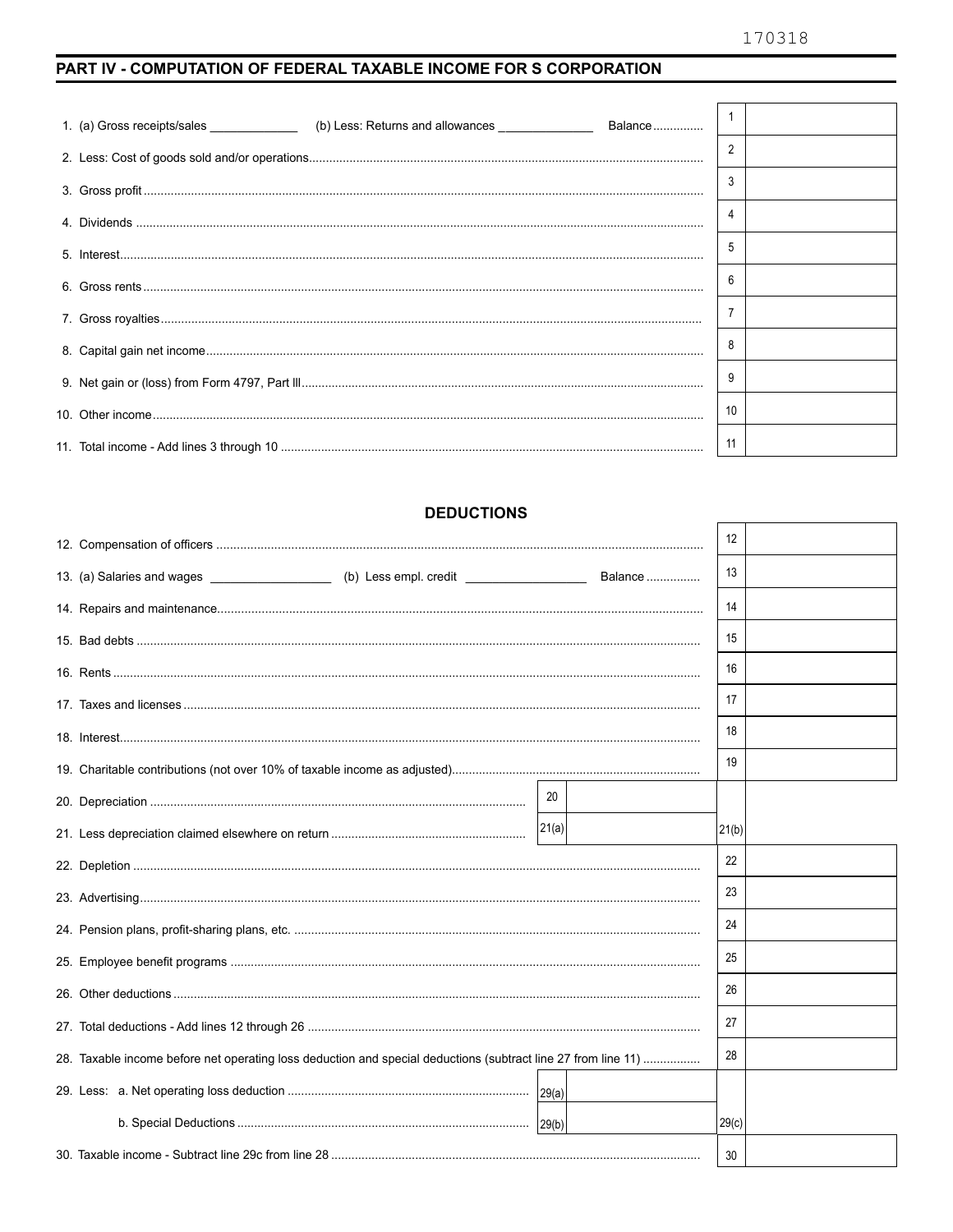

# **KANSAS**

170418

**Financial Institution Apportionment Schedule**<br>FOR USE BY FINANCIAL INSTITUTIONS APPORTIONING INCOME

(Financial Institutions using the combined income method must use Schedule K-131)

For the taxable year beginning \_

2 0 1 7 ; ending

Name as shown on Form K-130 **Employer Identification Number (EIN)** Employer Identification Number (EIN)

| PART V - APPORTIONMENT FORMULA                                                                                                                              |                      |             |                      |                      |                                |
|-------------------------------------------------------------------------------------------------------------------------------------------------------------|----------------------|-------------|----------------------|----------------------|--------------------------------|
| A. Property                                                                                                                                                 | <b>WITHIN KANSAS</b> |             | <b>TOTAL COMPANY</b> | <b>PERCENT</b>       |                                |
| (1) Value of owned real and tangible personal<br>property used in the business at original cost                                                             | Beginning of Year    | End of Year | Beginning of Year    | End of Year          | <b>WITHIN</b><br><b>KANSAS</b> |
| Value of taxpayer's loans and credit card receivables                                                                                                       |                      |             |                      |                      |                                |
|                                                                                                                                                             |                      |             |                      |                      |                                |
|                                                                                                                                                             |                      |             |                      |                      |                                |
| Other tangible assets (Enclose schedule)                                                                                                                    |                      |             |                      |                      |                                |
|                                                                                                                                                             |                      |             |                      |                      |                                |
|                                                                                                                                                             |                      |             |                      |                      |                                |
| Average owned property (Beg. + End $\div$ 2)                                                                                                                |                      |             |                      |                      |                                |
| (2) Gross annual rented property. Multiplied by 8                                                                                                           |                      |             |                      |                      |                                |
| TOTAL PROPERTY (Enter on line 12A, page 1)                                                                                                                  |                      |             |                      |                      | А                              |
| B. Payroll (Those corporations qualified and utilizing the elective two-factor formula must complete<br>this area only during the first year of qualifying) |                      |             | Within Kansas        | <b>Total Company</b> |                                |
|                                                                                                                                                             |                      |             |                      |                      |                                |
|                                                                                                                                                             |                      |             |                      |                      |                                |
|                                                                                                                                                             |                      |             |                      |                      |                                |
|                                                                                                                                                             |                      |             |                      |                      |                                |
| (5)                                                                                                                                                         |                      |             |                      |                      |                                |
|                                                                                                                                                             |                      |             |                      |                      | lΒ<br>%                        |
| C. Receipts                                                                                                                                                 |                      |             |                      |                      |                                |
| (1) Receipts from:                                                                                                                                          |                      |             |                      |                      |                                |
|                                                                                                                                                             |                      |             |                      |                      |                                |
|                                                                                                                                                             |                      |             |                      |                      |                                |
|                                                                                                                                                             |                      |             |                      |                      |                                |
|                                                                                                                                                             |                      |             |                      |                      |                                |
| (e)                                                                                                                                                         |                      |             |                      |                      |                                |
|                                                                                                                                                             |                      |             |                      |                      |                                |
| (g)                                                                                                                                                         |                      |             |                      |                      |                                |
| (2) Interest from loans:                                                                                                                                    |                      |             |                      |                      |                                |
| (a) Secured by real property                                                                                                                                |                      |             |                      |                      |                                |
|                                                                                                                                                             |                      |             |                      |                      |                                |
| (3) Net gains from sales of:                                                                                                                                |                      |             |                      |                      |                                |
|                                                                                                                                                             |                      |             |                      |                      |                                |
|                                                                                                                                                             |                      |             |                      |                      |                                |
| $(4)$ Fees:                                                                                                                                                 |                      |             |                      |                      |                                |
|                                                                                                                                                             |                      |             |                      |                      |                                |
|                                                                                                                                                             |                      |             |                      |                      |                                |
|                                                                                                                                                             |                      |             |                      |                      |                                |
|                                                                                                                                                             |                      |             |                      |                      | lC.<br>%                       |
|                                                                                                                                                             |                      |             |                      |                      | D<br>%                         |
|                                                                                                                                                             |                      |             |                      |                      | Ε<br>%                         |
|                                                                                                                                                             |                      |             |                      |                      |                                |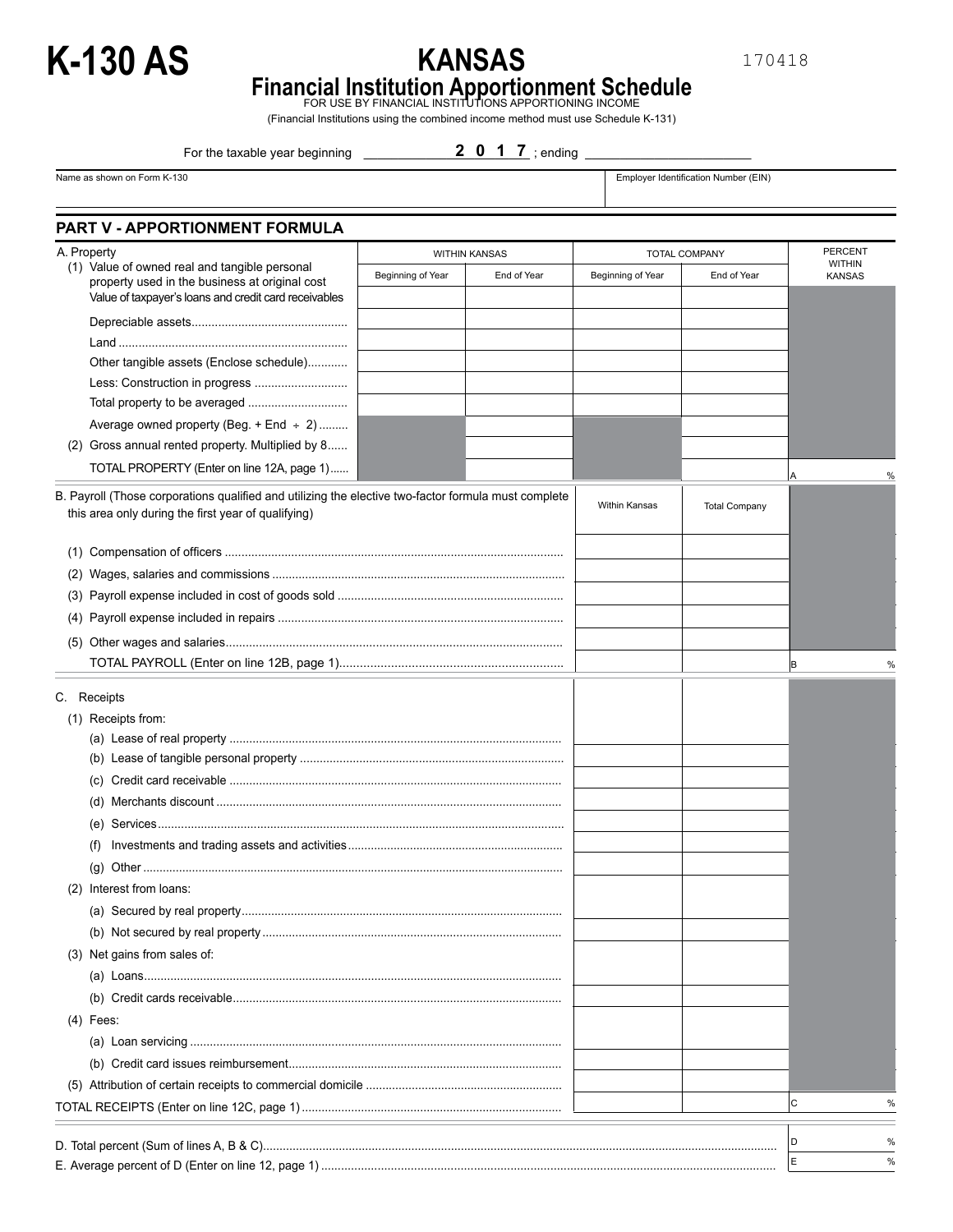#### **PART VI - ADDITIONAL INFORMATION**

- 1. If you claim that part of your net income is assignable to business conducted outside Kansas:
	- a. Enclose a list of all states in which this corporation is doing business and filing state net income, franchise tax, privilege tax, corporate stock tax, bank shares tax, single business tax or earned surplus tax returns.
	- b. Has any state determined that this corporation conducts or has conducted a unitary business with any other corporation? \_\_\_Yes \_\_\_No. If yes, specify which state or states and enclose a complete list of the corporations conducting the unitary business.
- 2. Describe briefly the nature and location(s) of your Kansas business activities. \_\_\_\_\_\_\_\_\_\_\_\_\_\_\_\_\_\_\_\_\_\_\_\_\_\_\_\_\_\_\_\_\_\_\_\_\_\_\_\_\_\_\_\_\_\_\_\_\_\_\_\_\_
- 3. Are the amounts in the total company column the same reported in returns or reports to other states? \_\_\_Yes \_\_\_ No If no, please explain.

\_\_\_\_\_\_\_\_\_\_\_\_\_\_\_\_\_\_\_\_\_\_\_\_\_\_\_\_\_\_\_\_\_\_\_\_\_\_\_\_\_\_\_\_\_\_\_\_\_\_\_\_\_ \_\_\_\_\_\_\_\_\_\_\_\_\_\_\_\_\_\_\_\_\_\_\_\_\_\_\_\_\_\_\_\_\_\_\_\_\_\_\_\_\_\_\_\_\_\_\_\_\_\_\_\_\_ \_\_\_\_\_\_\_\_\_\_\_\_\_\_\_\_\_\_\_\_\_\_\_\_\_\_\_\_\_\_\_\_\_\_\_\_\_\_\_\_\_\_\_\_\_\_\_\_\_\_\_\_\_

T

\_\_\_\_\_\_\_\_\_\_\_\_\_\_\_\_\_\_\_\_\_\_\_\_\_\_\_\_\_\_\_\_\_\_\_\_\_\_\_\_\_\_\_\_\_\_\_\_\_\_\_\_\_

#### **PART VII - AFFILIATED CORPORATIONS INCLUDED IN FORM K-130AS FINANCIAL INSTITUTION APPORTIONMENT SCHEDULE**

T

|                     |                           | Check if included:          |                          |  |  |
|---------------------|---------------------------|-----------------------------|--------------------------|--|--|
| Name of Corporation | Employer Identification # | In Total Company<br>Factors | Within Kansas<br>Factors |  |  |
|                     |                           |                             |                          |  |  |
|                     |                           |                             |                          |  |  |
|                     |                           |                             |                          |  |  |
|                     |                           |                             |                          |  |  |
|                     |                           |                             |                          |  |  |
|                     |                           |                             |                          |  |  |
|                     |                           |                             |                          |  |  |
|                     |                           |                             |                          |  |  |
|                     |                           |                             |                          |  |  |
|                     |                           |                             |                          |  |  |
|                     |                           |                             |                          |  |  |
|                     |                           |                             |                          |  |  |
|                     |                           |                             |                          |  |  |
|                     |                           |                             |                          |  |  |
|                     |                           |                             |                          |  |  |
|                     |                           |                             |                          |  |  |
|                     |                           |                             |                          |  |  |
|                     |                           |                             |                          |  |  |
|                     |                           |                             |                          |  |  |
|                     |                           |                             |                          |  |  |
|                     |                           |                             |                          |  |  |
|                     |                           |                             |                          |  |  |
|                     |                           |                             |                          |  |  |
|                     |                           |                             |                          |  |  |
|                     |                           |                             |                          |  |  |
|                     |                           |                             |                          |  |  |
|                     |                           |                             |                          |  |  |
|                     |                           |                             |                          |  |  |
|                     |                           |                             |                          |  |  |
|                     |                           |                             |                          |  |  |
|                     |                           |                             |                          |  |  |
|                     |                           |                             |                          |  |  |
|                     |                           |                             |                          |  |  |
|                     |                           |                             |                          |  |  |
|                     |                           |                             |                          |  |  |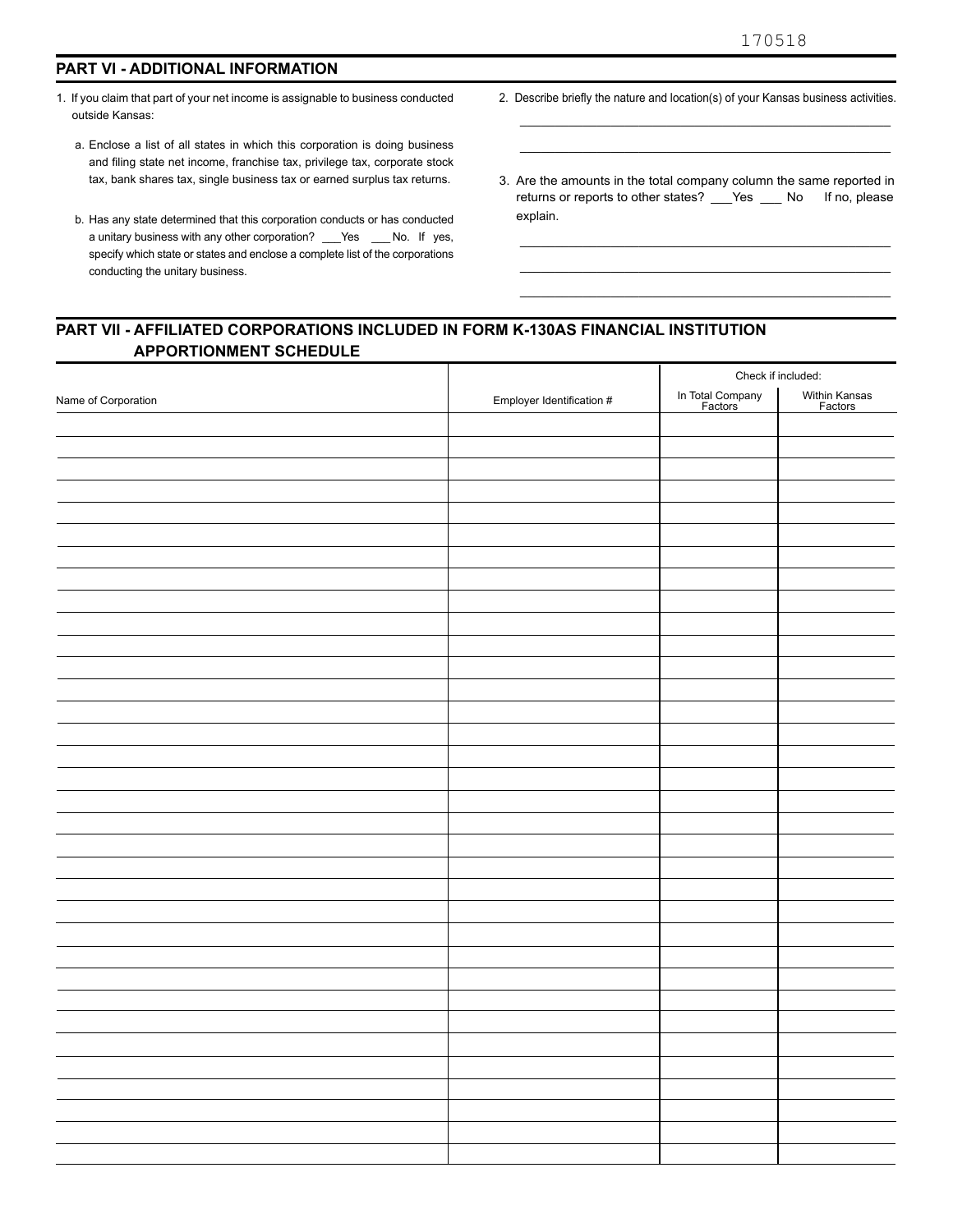**LINE 13—AMOUNT TO KANSAS**. Multiply line 11 by line 12 and enter the result on line 13.

**LINE 14—NONBUSINESS INCOME—KANSAS**. Enter the total amount of nonbusiness net income directly allocated to Kansas. Submit a schedule to support the amount shown.

**LINE 15—KANSAS EXPENSING RECAPTURE (K-120EX)**. If you have a Kansas expensing recapture amount from Schedule K-120EX, enter the amount on line 15 and enclose a copy of your completed K-120EX and federal Form 4562.

**LINE 16—KANSAS EXPENSING DEDUCTION (K-120EX)**. Enter the amount of your Kansas expensing deduction and enclose a copy of your completed K-120EX and federal Form(s) 4562. Also enclose any schedule necessary to enable the Department of Revenue to reconcile the federal Form 4562 amounts to the expensing claimed on the K-120EX. **Important**—The deduction must qualify under IRC Section 168: Modified accelerated cost recovery system (MACRS).

#### **NET INCOME**

**LINE 17—KANSAS NET INCOME BEFORE NOL DEDUCTION**. Add lines 13, 14 and 15, then subtract line 16. Enter the result.

**LINE 18—KANSAS NET OPERATING LOSS DEDUCTION**. Enter the amount of your Kansas net operating loss carry forward. This amount cannot exceed the amount on line 17. (Schedule required.)

**LINE 19—KANSAS NET INCOME BEFORE BAD DEBTS**. Subtract line 18 from line 17 and enter the result. This amount is to be used by savings and loan associations to compute their Kansas bad debt deduction.

**LINE 20—SAVINGS AND LOAN BAD DEBT DEDUCTION FOR KANSAS**. Savings and loan associations are allowed, as a deduction from net income, a reserve established for the sole purpose of meeting or absorbing losses.

If all of your activity is **wholly within Kansas**:

- a. Multiply the amount shown on line 19 by 5% and enter the result on line 20; or,
- b. Enter on line 20 the actual amount of bad debt; or,
- c. Enter on line 20 a reasonable addition to the Kansas reserve based on past experience.

If you use the **single entity apportionment method** (K-130AS) to determine income from Kansas sources:

- a. Multiply the amount shown on line 19 by 5% and enter the result on line 20; or,
- b. Enter on line 20 the actual amount of Kansas bad debt. If you use this method, multiply the apportionment percentage (line 12, Form K-130) times the total corporation actual bad debt and enter the result on line 20, Form K-130; or,
- c. Enter on line 20 a reasonable addition to the Kansas reserve based on past experience. If you use this method you must determine the addition to reserve based upon total company; then multiply the apportionment percentage (line 12, Form K-130) times the total company amount and enter the result on line 20, Form K-130.

If you use the **combined income method** (K-131) to determine income from Kansas sources:

- a. Multiply each individual corporation's *Kansas net income before bad debt deduction* (line 19, Schedule K-131) by 5% and enter each corporation's result on line 21, Schedule K-131 (Combined Income Method of Reporting); or,
- b. Enter on line 20 the actual amount of Kansas bad debt. If you use this method you must determine the actual bad debt of all entities included in the combined group prior to apportionment;

then multiply the apportionment percentage for each combined entity (line 12, Schedule K-131) times the total bad debt of all entities and enter the result on line 21, Schedule K-131; or,

c. Enter on line 21 a reasonable addition to reserve based on past experience. If you use this method you must determine the addition to reserve of all entities included in the combined group prior to apportionment; then multiply the apportionment percentage for each combined entity (line 12, Schedule K-131) times the total addition to reserve and enter the result on line 20, Schedule K-131.

Financial institutions are reminded that if they are required to file a combined income method return in Kansas, all financial institutions in the group are required to use the same method to determine Kansas bad debt deductions.

**LINE 21—COMBINED REPORT OR ALTERNATIVE/ SEPARATE ACCOUNTING INCOME**. If you are filing a combined report (Schedule K-131) or you are authorized to file using the alternative or separate accounting method, enter on line 21 the Kansas taxable income from: 1) line 21 of Schedule K-131; **or** 2) a separate schedule prepared by you (Separate/Alternative Method of Reporting).

**LINE 22—KANSAS TAXABLE INCOME**. Enter on line 22 either the result of line 19 minus line 20 or the amount on line 21.

**LINE 23—NORMAL TAX**. Multiply the amount shown on line 22 by 2.25% (.0225) and enter the result.

**LINE 24—SURTAX**. **A. BAnks**—Multiply the amount shown on line 22 in excess of \$25,000 by 2.125% (.02125). Enter result on line 24A. **B. sAvings And loAns, trust compAnies And federAlly chArtered sAvings BAnks**—Multiply the amount shown on line 22 in excess of \$25,000 by 2.25% (.0225). Enter result on line 24B.

**LINE 25—TOTAL TAX**. Add line 23 and line 24A or line 24B and enter result. If Schedule K-131 was used to determine income, enter the tax computed on Schedule K-131, line 24.

**LINE 26—TOTAL NONREFUNDABLE CREDITS**. Enter the total nonrefundable credits from Part III, line 9. This amount cannot exceed the amount on line 25.

**LINE 27—BALANCE**. Subtract line 26 from line 25 and enter the result. This amount cannot be less than zero.

**LINE 28—ESTIMATED TAX PAID AND AMOUNT CREDITED FORWARD**. Enter the total of your 2018 privilege year estimated tax payments plus any 2017 privilege year overpayment you had credited forward to 2018.

You could be liable for penalty due to underpayment of estimated tax. See *Estimated Tax* on page 2.

**LINE 29—OTHER TAX PAYMENTS**. If your company has any other withholding amounts, enter them on line 29. Enclose separate schedule to support your entry.

**LINE 30—CHILD DAY CARE ASSISTANCE CREDIT (K-56)**. If you have a day care assistance credit, enter it on line 30 and enclose Schedule K-56 with your return.

**LINE 31—COMMUNITY SERVICE CONTRIBUTION CREDIT REFUND (K-60)**. Enter the amount of community service contribution credit that was not used on line 26 and enclose Schedule K-60 with your return.

**LINE 32—PAYMENT REMITTED ON ORIGINAL RETURN**. Use this line only if you are filing an amended privilege tax return for the 2018 privilege tax year. Enter the amount of money you remitted to the Department of Revenue with your original 2018 return or any payment remitted with a previously filed 2018 amended, including penalty and interest.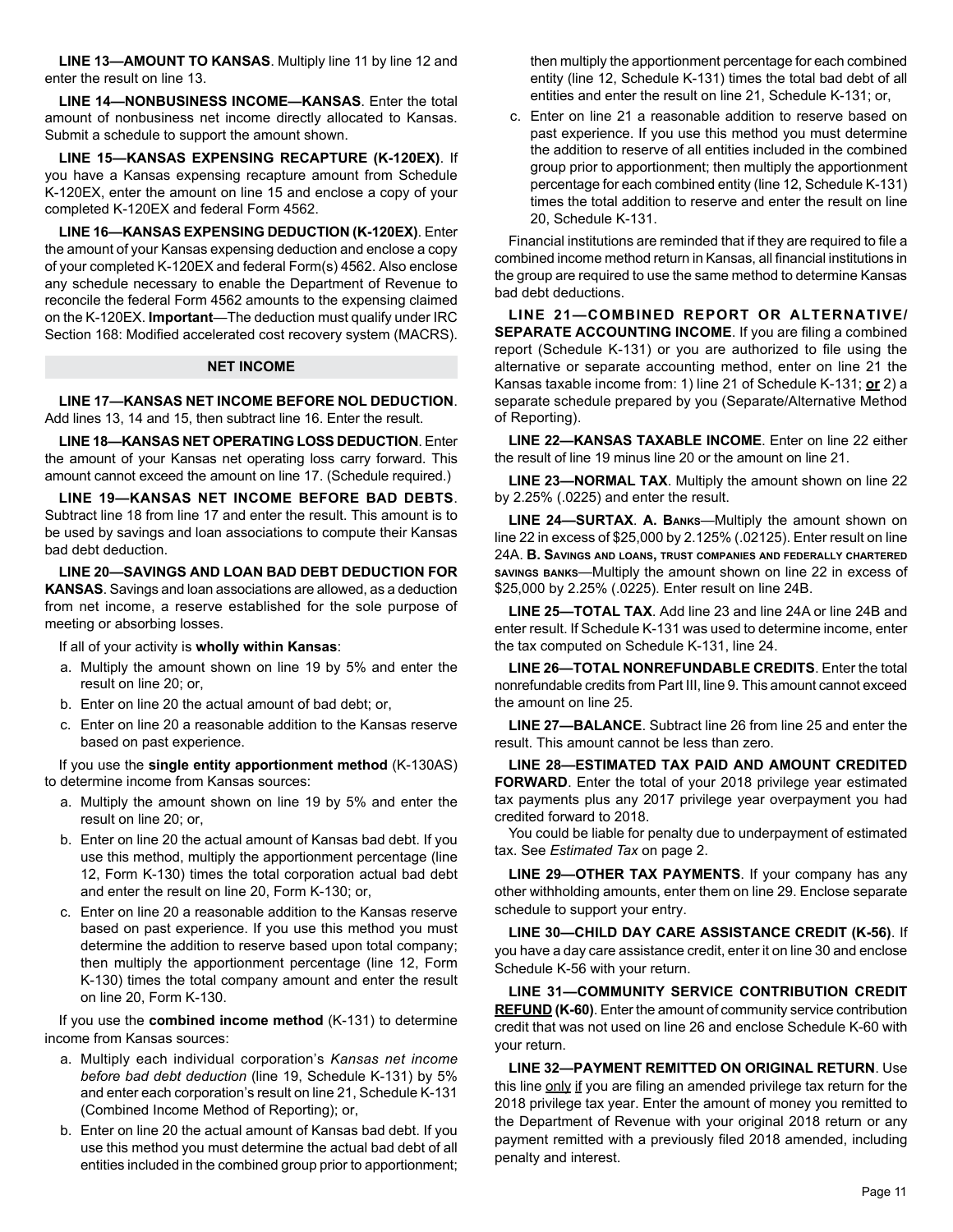**LINE 33—OVERPAYMENT FROM ORIGINAL RETURN**. Use this line only if you are filing an amended privilege tax return for the 2018 tax year. Enter the amount of overpayment shown on your original return. Since you were refunded this amount or it was credited forward, this amount is a subtraction entry.

**LINE 34—TOTAL PREPAID CREDITS**. Add lines 28 through 32 and subtract line 33. Enter result on line 34.

#### **BALANCE DUE**

**LINE 35—BALANCE DUE**. If line 27 is greater than line 34, subtract line 34 from line 27 and enter the result. **Late Charges**: If amount on this line is not paid by the due date, or if a balance due return is filed after the due date, penalty and interest will be added according to the rules outlined in lines 36 and 37. **Extension of Time to File**: Interest is due on any delinguent tax balance, even if you have been granted an extension of time to file the return. If 90% of your tax liability is paid on or before the original due date of your return, an automatic extension is applied and no penalty is assessed if paid by the extension due date.

**LINE 36—INTEREST**. If you paid your Kansas privilege tax after the original due date, compute interest at the rate of .417% per month or 5% per annum (or portion thereof) on the balance due and enter result on line 36. Interest is to be computed in whole months.

**LINE 37—PENALTY**. If you paid your Kansas privilege tax after the due date, compute the penalty at 1% for each month (or fraction thereof) the return is late, or tax is unpaid, on the balance due; to a maximum of 24%.

**LINE 38—ESTIMATED TAX PENALTY (K-230)**. If underpayment of estimated tax penalty is due, enter the penalty amount on line 38 and enclose Schedule K-230 with the return. If you are annualizing to compute the penalty, and meet an exception, check the box on line

38. Any financial institution which began a business in Kansas during this period is not required to file a declaration, and no underpayment of estimate tax penalty will be imposed.

**LINE 39—TOTAL TAX, INTEREST, AND PENALTY DUE**. Add lines 35 through 38 and enter the result. Complete Form K-130V, Privilege Tax Payment Voucher, and enclose it with your return and payment (do not use staples or tape to attach your documents together). Make your check or money order payable to *Kansas Privilege Tax*. A balance due less than \$5 need not be paid.

#### **OVERPAYMENT**

**LINE 40—OVERPAYMENT**. If line 34 is greater than the sum of line 27 and line 38, subtract the sum of line 27 and line 38 from line 34 and enter the result on line 40.

**LINE 41—REFUND**. Enter the amount of line 40 you wish to be refunded. No refund will be made for amounts less than \$5.

**LINE 42—CREDIT FORWARD**. Enter the portion of line 40 you wish to have applied to your 2019 Kansas estimated privilege tax (must be \$1 or more). If the amount on line 40 is less than \$5, you may carry it forward to 2019 as an additional credit even if you don't make estimated tax payments. The amount on this line cannot exceed the total of line 28 and 29.

#### **SIGNATURE AND VERIFICATION**

The return must be signed and sworn to by the president, vicepresident, or other principal officer. If the return is prepared by a firm or corporation, the return should be signed in the name of the firm or corporation. Any person or persons who prepares the return for compensation must sign the return and provide their EIN (Employer Identification Number) or SSN (Social Security Number).

### **LINE INSTRUCTIONS FOR FORM K-130, PAGES 3 AND 4**

#### **PART I—ADDITIONAL INFORMATION**

All corporations must answer all questions in Part I.

#### **PART II—AFFILIATED FINANCIAL INSTITUTIONS OR CORPORATIONS DOING BUSINESS IN KANSAS**

Every corporation must complete the information required in this section for every affiliated corporation doing business in Kansas. If additional space is needed, enclose a separate schedule.

#### **PART III—SCHEDULE OF NONREFUNDABLE CREDITS**

Every corporation must complete this section when claiming a Kansas *nonrefundable* tax credit. If you are eligible to claim any of the credits listed in this section, **complete the appropriate schedule(s) and enclose them with your Kansas Privilege Tax return**. Credit schedules and instructions are available from our office or website (see back cover).

**Lines 1 through 7**: Enter on lines 1 through 7 any *nonrefundable*  tax credits for which you are eligible.

If you have a Community Service Contribution Credit (K-60) **with no refund**, enter the credit amount in this nonrefundable credit section. If you have a **refundable credit** on Schedule K-60, enter the credit amount on line 31 on the back of Form K-130.

| Credit                                                            | <b>Schedule</b> |
|-------------------------------------------------------------------|-----------------|
| Business and Job Development (carry forward use only)  K-34       |                 |
|                                                                   |                 |
|                                                                   |                 |
|                                                                   |                 |
|                                                                   |                 |
|                                                                   |                 |
|                                                                   |                 |
| Declared Disaster Capital Investment (carry forward use only)K-87 |                 |

**Required**

*IMPORTANT—If you are claiming the refundable Child Day Care Assistance Credit (K-56), do not report any part of the credit in this nonrefundable credit section; instead enter the total amount of your credit on line 30, back of Form K-130.*

**Line 8**: Add lines 1 through 7 and enter the total on line 8. Enter this amount on line 26, page 2 of Form K-130.

#### **PART IV—COMPUTATION OF FEDERAL TAXABLE INCOME FOR S CORPORATIONS**

Complete the lines in Part IV if you are reporting income as a S corporation for federal purposes. Kansas begins with federal taxable income rather than ordinary income for computation of privilege tax.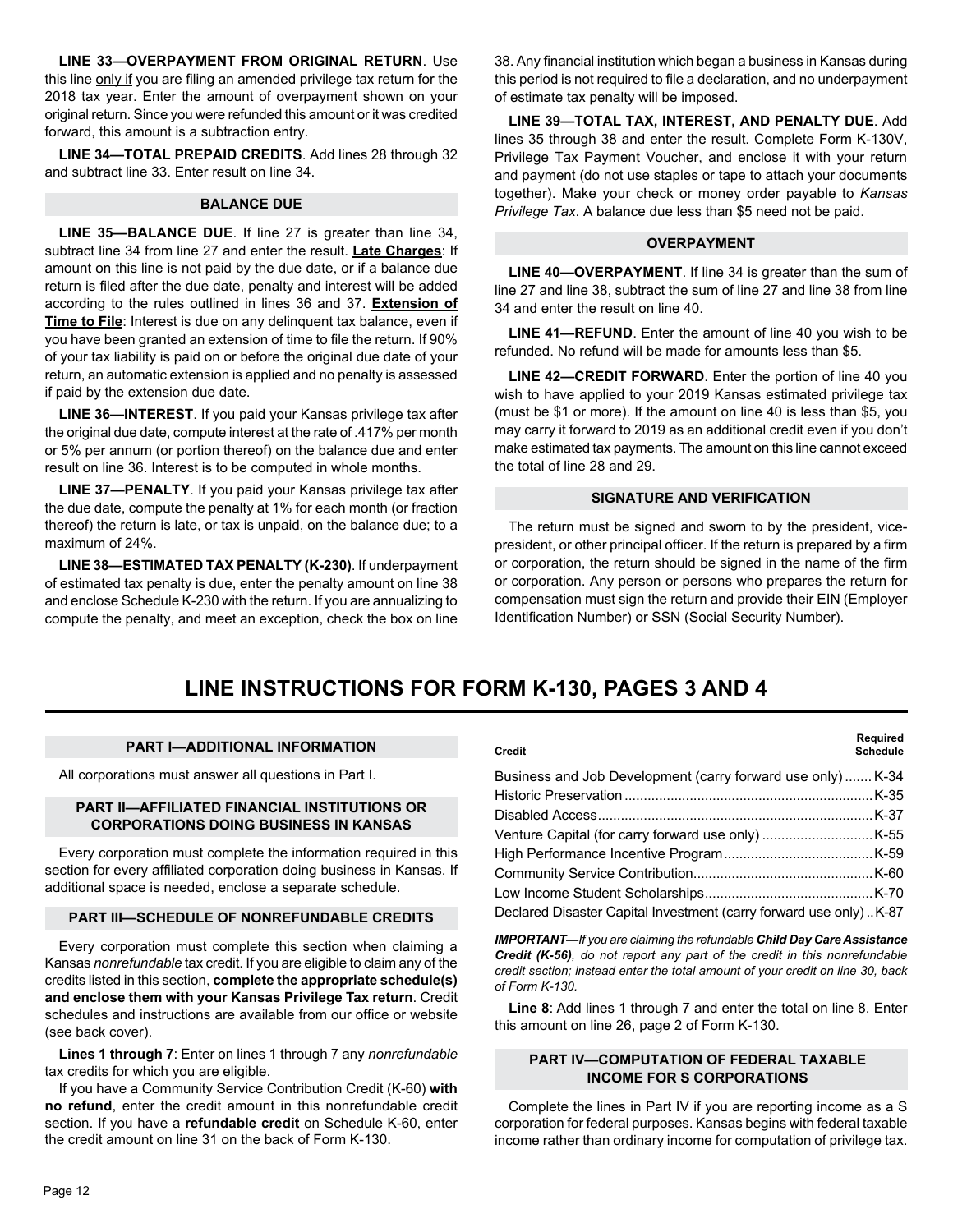You must complete and enclose Parts V, VI, and VII of Form K-130AS with your Kansas return if the financial institution is doing business inside and outside of Kansas and utilizing the apportionment formula to determine Kansas income.

#### **PART V—APPORTIONMENT FORMULA**

Part V is to be used by corporations with income derived from sources both within and outside of Kansas for the purpose of allocating and apportioning income. All business income is multiplied by a fraction, the numerator of which is the property factor plus the payroll factor plus the receipts factor, and the denominator of which is three (3). Descriptions of each of the factors in the three-factor formula follow. The laws applicable to these factors are contained in K.S.A. 79-1130 through 79-1132. You may access these laws in the Department of Revenue's Policy Library at: **ksrevenue.org**

**Line A—Property Factor**: The property factor shall include all real and tangible personal property owned or rented and used during the income year and the average value of the taxpayer's loan and credit card receivables. Property used in connection with the production of nonbusiness income shall be excluded from the factor. Property shall be included in the property factor if it is actually used or is available for or capable of being used during the income year for the production of business income. Property used in the production of business income shall remain in the property factor until its permanent withdrawal is established by an identifiable event such as its sale or conversion to the production of nonbusiness income.

The numerator of the property factor shall include the average value of the taxpayer's real and tangible personal property owned and located or used in this state during the income year plus the value of rented real and tangible personal property so used. Property owned by the taxpayer in transit between locations of the taxpayer shall be considered to be at the destination for purposes of the property factor. Property in transit between a buyer and seller which is included by a taxpayer in the denominator of its property factor in accordance with its regular accounting practices shall be included in the numerator according to the state of destination. Transportation property is included in the numerator to the extent the property is used in this state. If the extent of the use of any transportation property within this state cannot be determined, then the property will be deemed to be used wholly in the state in which the property has its principal base of operations. A motor vehicle will be deemed to be used wholly in the state in which it is registered.

Property owned by the taxpayer shall be valued at its original cost or other basis of such property for federal income tax purposes without regard to depletion, depreciation or amortization. Property rented by the taxpayer is valued at eight times the gross annual rental rate. As a general rule the average value of property owned by the taxpayer shall be determined by averaging the values at the beginning and ending of the income year. However, the Director of Taxation may require or allow averaging by monthly values if such method of averaging is required to properly reflect the average value of the taxpayer's property for the income year.

Loans are valued at their outstanding principal balance, without regard to any reserve for bad debts. If a loan is charged off in whole or in part for federal income tax purposes, the portion of the loan charged off is not outstanding. Loans are considered to be located within this state if it is properly assigned to a regular place of business of the taxpayer within this state at the time the loan was made; or, in the case of a loan which is assigned by the taxpayer to a place without this state which is not a regular place of business, it shall be presumed, subject to rebuttal by the taxpayer on a showing supported by a preponderance of the evidence, that substantive contacts

regarding the loan occurred within this state if, at the time the loan was made the taxpayers commercial domicile was within this state.

Credit card receivables are valued at their outstanding principal balance, without regard to any reserve for bad debts. If a credit card receivable is charged off in whole or in part for federal income tax purposes, the portion of the receivable charged off is not outstanding. In determining the location of credit card receivables, credit card receivables are treated as loans and shall be subject to the same rules outlined above.

**Line B—Payroll Factor**: The payroll factor shall include the total amount paid by the taxpayer for compensation during the tax period. The total amount "paid" to the employees is determined upon the basis of the taxpayer's accounting method. If the taxpayer has adopted the accrual method of accounting, all compensation properly accrued shall be deemed to have been paid. Notwithstanding the taxpayer's method of accounting, at the election of the taxpayer, compensation paid to employees may be included in the payroll factor by use of the cash method if the taxpayer is required to report such compensation under such method for unemployment compensation purposes. The term "compensation" means wages, salaries, commissions and any other form of remuneration paid to employees for personal services. Payments made to an independent contractor are excluded. Only amounts paid directly to employees are included in the payroll factor. The compensation of any employee on account of activities which are connected with the production of nonbusiness income shall be excluded from the factor. The denominator of the payroll factor is the total compensation paid everywhere during the income year.

The numerator of the payroll factor is the total amount paid in Kansas during the income year by the taxpayer for compensation. Compensation is paid in Kansas if any one of the following tests, applied consecutively, are met: (a) The employee's service is performed entirely within Kansas; (b) The employee's service is performed both inside and outside Kansas, but the service performed outside Kansas is incidental to the employee's service inside Kansas (the word incidental means any service which is temporary or transitory in nature, or which is rendered in connection with an isolated transaction); (c) If the employee's services are performed both inside and outside Kansas, the employee's compensation will be attributed to Kansas: (i) if the employee's principal base of operations is in Kansas; or (ii) if there is no base of operations in any state in which some part of the service is performed, but the place from which the service is directed or controlled is in Kansas; or (iii) if the base of operations and the place from which the service is directed or controlled is not in any state in which some part of the service is performed, but the employee's residence is in Kansas. The term "base of operation" is the place from which the employee starts his work and to which he customarily returns in order to receive instructions from the taxpayer or communications from his customers or other persons, or to replenish stock or other materials, repair equipment, or perform any other functions necessary to the exercise of his trade or profession at some other point or points.

**Line C—Receipts Factor**: The receipts factor is defined as a fraction, the numerator of which is the receipts of the taxpayer in this state during the taxable year and the denominator of which is the receipts of the taxpayer within and without this state during the taxable year. The receipts factor shall include only those receipts which constitute business income and are included in the computation of the apportionable income base for the taxable year. The method of calculating receipts for purposes of the denominator is the same as the method used in determining receipts for purposes of the numerator. The following are rules for determining numerator "receipts" of various activities: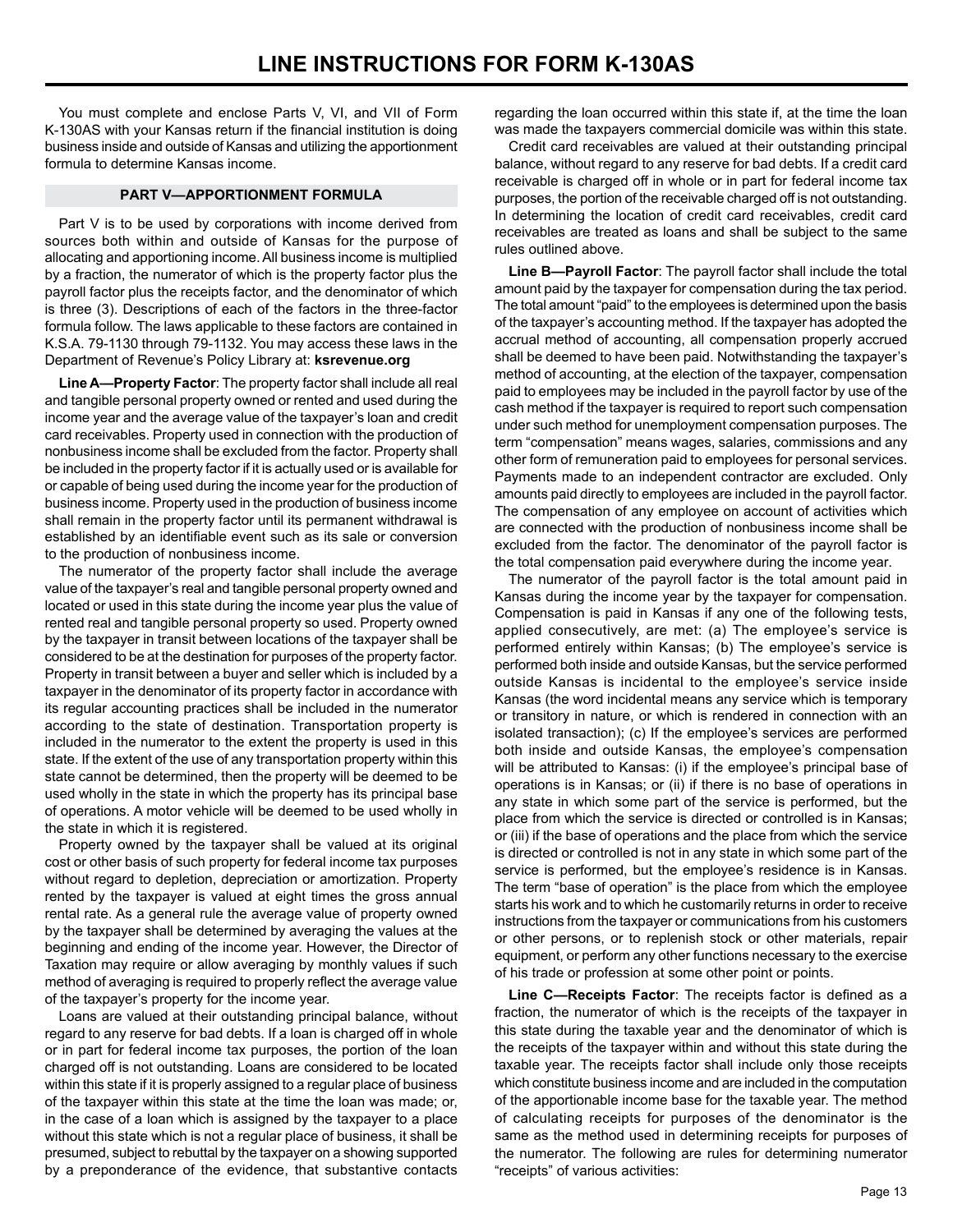(1) Receipts from the lease of real property—the numerator shall include receipts from the lease or rental of real property owned by the taxpayer if the property is located in Kansas or receipts from the sublease of real property if the property is located in Kansas.

(2) Receipts from the lease of tangible personal property—the numerator shall include receipts from the lease or rental of tangible personal property owned by the taxpayer if the property is located in Kansas when first placed in service by the lessee. Receipts from the lease or rental of transportation property owned by the taxpayer are included in the numerator to the extent that the property is used in this state. If the extent of the use of any transportation property within Kansas cannot be determined, then the property will be deemed to be used wholly in the state in which the property has its principal base of operations. A motor vehicle will be deemed to be used wholly in the state in which it is registered.

(3) Receipts from credit card receivables—the numerator shall include interest and fees or penalties in the nature of interest from credit card receivables and receipts from fees charged to card holders, such as annual fees, if the billing address of the card holder is in Kansas.

(4) Receipts from merchants discount—the numerator includes receipts from the merchants discount if the commercial domicile of the merchant is in Kansas. Such receipts shall be computed net of any card holder charge backs, but shall not be reduced by any interchange transaction fees or by any issuer's reimbursement fees paid to another for charges made by its card holder.

(5) Receipts from services not otherwise apportioned shall be included in the numerator if the service is performed in Kansas. If the service is performed in and out of state, the numerator includes receipts from services not otherwise apportioned under this section, if a greater proportion of the income-producing activity is performed in Kansas based on cost of performance.

(6) Receipts from investment assets and activities and trading assets and activities—the numerator shall include those amounts attributable to Kansas.

(a) Interest, dividends, net gains, but not less than zero, and other income from investment assets and activities and from trading assets and activities shall be included in the receipts factor. Investment assets and activities and trading assets and activities include but are not limited to: Investment securities; trading account assets; federal funds; securities purchased and sold under agreements to resell or repurchase; options; futures contracts; forward contracts; notional principal contracts such as swaps; equities; and foreign currency transactions. With respect to the investment and trading assets and activities described in subparagraphs (A) and (B) of this paragraph, the receipts factor shall include the amounts described in such subparagraphs.

(A) The receipts factor shall include the amount by which interest from federal funds sold and securities purchased under resale agreements exceeds interest expense on federal funds purchased and securities sold under repurchase agreements.

(B) The receipts factor shall include the amount by which interest, dividends, gains and other income from trading assets and activities, including but not limited to assets and activities in the matched book, in the arbitrage book, and foreign currency transactions, exceed amounts paid in lieu of interest, amounts paid in lieu of dividends, and losses from such assets and activities.

(b) The numerator of the receipts factor includes interest, dividends, net gains, but not less than zero, and other income from investment assets and activities and from trading assets and activities described in paragraph (a) of this subsection that are attributable to this state.

(A) The amount of interest, dividends, net gains, but not less than zero, and other income from investment assets and activities in the investment account to be attributed to this state and included in the numerator is determined by multiplying all such income from such assets and activities by a fraction, the numerator of which is the average value of such assets which are properly assigned to a regular place of business of the taxpayer within this state and the denominator of which is the average value of all such assets.

(B) The amount of interest from federal funds sold and purchased and from securities purchased under resale agreements and securities sold under repurchase agreements attributable to this state and included in the numerator is determined by multiplying the amount described in subparagraph (A) of paragraph (a) of this subsection from such funds and such securities by a fraction, the numerator of which is the average value of federal funds sold and securities purchased under agreements to resell which are properly assigned to a regular place of business of the taxpayer within this state and the denominator of which is the average value of all such funds and such securities.

(C) The amount of interest, dividends, gains and other income from trading assets and activities, including but not limited to assets and activities in the matched book, in the arbitrage book and foreign currency transactions, but excluding amounts described in subparagraphs (A) or (B) of this paragraph, attributable to this state and included in the numerator is determined by multiplying the amount described in subparagraph (B) of paragraph (a) of this subsection by a fraction, the numerator of which is the average value of such trading assets which are properly assigned to a regular place of business of the taxpayer within this state and the denominator of which is the average value of all such assets.

(D) For purposes of this paragraph, average value shall be determined using the rules for determining the average value of tangible personal property.

(c) In lieu of using the method set forth in paragraph (b) of this subsection, the secretary of revenue may permit or require in order to fairly represent the business activity of the taxpayer in this state, the use of the method set forth in this paragraph.

(A) The amount of interest, dividends, net gain, but not less than zero, and other income from investment assets and activities in the investment account to be attributed to this state and included in the numerator is determined by multiplying all such income from such assets and activities by a fraction, the numerator of which is the gross income from such assets and activities which are properly assigned to a regular place of business of the taxpayer within this state and the denominator of which is the gross income from all such assets and activities.

(B) The amount of interest from federal funds sold and purchased and from securities purchased under resale agreements and securities sold under repurchase agreements attributable to this state and included in the numerator is determined by multiplying the amount described in subparagraph (A) of paragraph (a) of this subsection from such funds and such securities by a fraction, the numerator of which is the gross income from such funds and such securities which are properly assigned to a regular place of business of the taxpayer within this state and the denominator of which is the gross income from all such funds and such securities.

(C) The amount of interest, dividends, gains and other income from trading assets and activities, including but not limited to assets and activities in the matched book, in the arbitrage book and foreign currency transactions, but excluding amounts described in subparagraphs (A) or (B) of this paragraph, attributable to this state and included in the numerator is determined by multiplying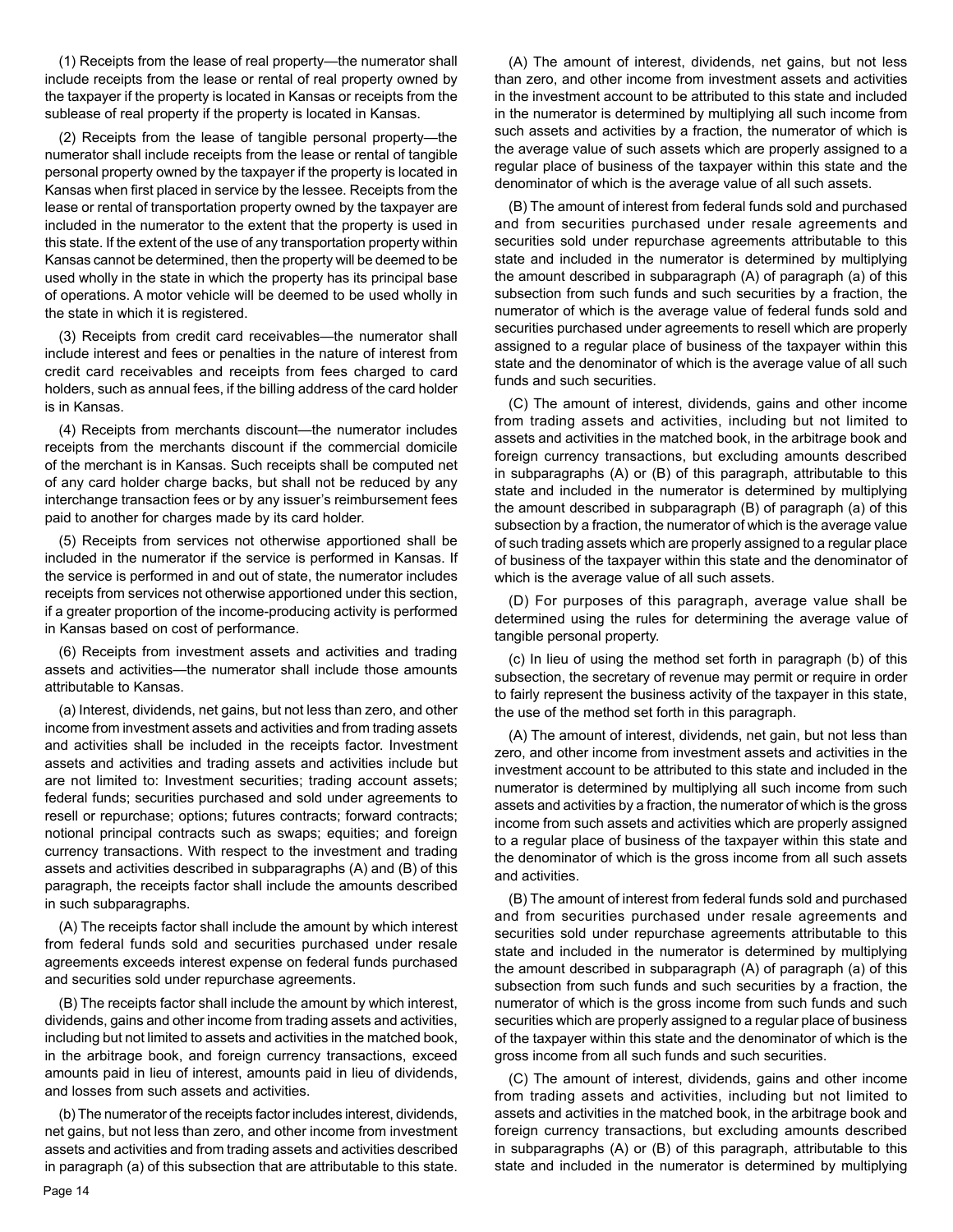the amount described in subparagraph (B) of paragraph (a) of this subsection by a fraction, the numerator of which is the gross income from such trading assets and activities which are properly assigned to a regular place of business of the taxpayer within this state and the denominator of which is the gross income from all such assets and activities.

(d) If the taxpayer elects or is required by the secretary of revenue to use the method set forth in paragraph (c) of this subsection, it shall use this method on all subsequent returns unless the taxpayer receives prior permission from the secretary of revenue to use, or the secretary of revenue requires, a different method.

(e) The taxpayer shall have the burden of proving that an investment asset or activity or trading asset or activity was properly assigned to a regular place of business outside of this state by demonstrating that the day-to-day decisions regarding the asset or activity occurred at a regular place of business outside this state. Where the day-to-day decisions regarding an investment asset or activity or trading asset or activity occur at more than one regular place of business and one such regular place of business is in this state and one such regular place of business is outside this state, such asset or activity shall be considered to be located at the regular place of business of the taxpayer where the investment or trading policies or guidelines with respect to the asset or activity are established. Unless the taxpayer demonstrates to the contrary, such policies and guidelines shall be presumed to be established at the commercial domicile of the taxpayer.

(7) Other receipts, if applicable—the numerator of the receipts factor includes other receipts pursuant to the rules set forth in K.S.A. 79-3286, 79-3287 and 79-3288, and amendments thereto.

(8) Interest from loans secured by real property—the numerator shall include interest and fees or penalties in the nature of interest from loans secured by real property if the property is located within the state. If the property is located both within this state and one or more states, it shall be included in the numerator if more than 50% of the fair market value of the real property is located within the state. If more than 50% of the fair market value of the real property is not located in any one state, the receipts shall be included in the numerator of the receipts factor if the borrower is located in Kansas.

(9) Interest from loans not secured by real property—the numerator shall include interest and fees or penalties in the nature located in Kansas.

(10) Net gains from the sale of loans—the numerator shall include net gains from the sale of loans. Net gains are determined by a fraction, the numerator includes the interest and fees or penalties in the nature of interest from loans in this state and the denominator is the total amount of interest and fees or penalties in the nature of interest from loans.

(11) Net gains from the sale of credit card receivables—the numerator shall include net gains from the sales of credit card receivables multiplied by a fraction, the numerator of which is the amount included in the numerator of the receipts factor of credit card receivables and the denominator of which is the taxpayers total amount of interest and fees or penalties in the nature of interest from credit card receivables and fees charged to card holders.

(12) Loan servicing fees—the numerator shall include loan servicing fees derived from loans secured by real property multiplied by a fraction, the numerator of which is the amount included in the numerator of the receipts factor of interest from loans secured by real property, and the denominator is the total amount of interest and fees or penalties in the nature of interest from loans secured by real property; loan servicing fees from loans not secured by real property are also multiplied by a fraction of interest and fees or penalties for loans not secured by real property. If the taxpayer receives loan servicing fees for servicing secured or unsecured loans, the numerator shall include the fees if the borrower is located in Kansas.

(13) Credit card issuer's reimbursement fees—the numerator shall include all credit card issuer's reimbursement fees multiplied by a fraction, the numerator of which is the amount included in the numerator of the receipts factor of credit card receivables and the denominator is the taxpayer's total amount of interest and fees or penalties in the nature of interest from credit card receivables and fees charged to card holders.

(14) All receipts which would be assigned to another state in which the taxpayer is not taxable shall be included in the numerator of the receipts factor, if the taxpayer's commercial domicile is in Kansas.

**Line D—Total Percent**: If you are utilizing the three-factor formula to apportion income to Kansas, add lines A, B, & C.

**Line E—Average Percent**: Divide line D by the number of factors used in the formula. For instance, if the corporation does not have payroll anywhere, divide by 2.

#### CONSISTENCY IN REPORTING

In completing Forms K-130 and K-130AS, if, with respect to prior tax years and to filing other states' tax returns, the taxpayer departs from or modifies the manner in which income has been classified as business income from nonbusiness income, in valuing property or of excluding or including property in the property factor, in the treatment of compensation paid in the payroll factor, or in excluding or including gross receipts in the receipt factor, the taxpayer shall disclose by separate attached schedule the nature and extent of the variance or modification. Only inconsistencies in the denominators of the property, payroll, and receipts factors which materially affect the amount of business income apportioned to Kansas need be disclosed. Inconsistencies in the determination of nonbusiness income and in the denominators of the factors due to a difference in state laws or regulations must be identified by that state's statute or regulation section number and shown on the separate schedule. The amount of each inconsistency by state is to be shown.

#### **PART VI—ADDITIONAL INFORMATION**

All financial institutions must answer all questions.

#### **PART VII—AFFILIATED CORPORATION INFORMATION**

All financial institutions must complete this section and indicate which of the affiliated corporations have property or payroll or receipts in either the "total company" factors or the "within Kansas" factors of the apportionment formula on page 1 of Form K-130AS.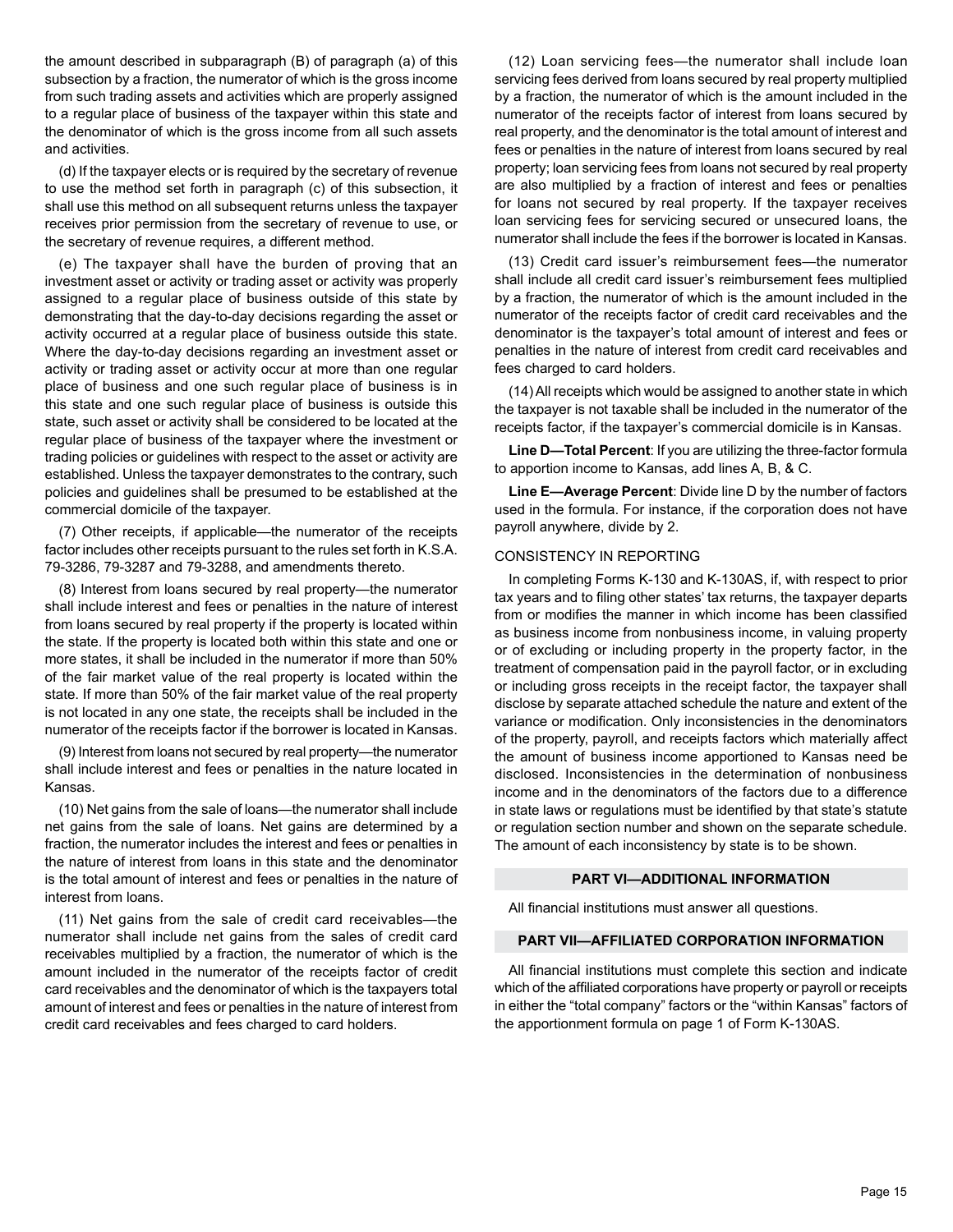

# **KANSAS FINANCIAL INSTITUTION K-131 COMBINED INCOME METHOD OF REPORTING**

170618

, For the taxable year beginning \_\_\_\_\_\_\_\_\_\_\_\_\_\_\_\_ 20\_\_\_\_ , ending \_\_\_\_\_\_\_\_\_\_\_\_\_\_\_\_\_\_\_\_\_ 20\_\_\_\_

| Name As Shown on Form K-130                                                                                                           |               |               | Employer Identification Number (EIN) |                 |
|---------------------------------------------------------------------------------------------------------------------------------------|---------------|---------------|--------------------------------------|-----------------|
| <b>PART I</b><br><b>KANSAS COMBINED NET INCOME</b>                                                                                    |               |               |                                      |                 |
| Enter separate corporate names and federal identification numbers                                                                     | Corporation A | Corporation B | Eliminations<br>(Explain Below)      | Combined Income |
|                                                                                                                                       |               |               |                                      |                 |
|                                                                                                                                       |               |               |                                      |                 |
|                                                                                                                                       |               |               |                                      |                 |
| 3. Taxes on or measured by income or fees or payments in lieu of income                                                               |               |               |                                      |                 |
|                                                                                                                                       |               |               |                                      |                 |
| 5. Savings and Loan Association bad debt deduction included in federal                                                                |               |               |                                      |                 |
| 6. Other additions to federal taxable income (enclose schedule)                                                                       |               |               |                                      |                 |
| 7. Total additions to federal taxable income (add lines 1 through 6)                                                                  |               |               |                                      |                 |
| 8. Subtractions from federal taxable income (enclose schedule)                                                                        |               |               |                                      |                 |
| 9. Net income before apportionment (subtract line 8 from line 7)                                                                      |               |               |                                      |                 |
| 10. Nonbusiness income-Total company (enclose schedule)                                                                               |               |               |                                      |                 |
| 11. Apportionable business income (subtract line 10 from line 9)                                                                      |               |               |                                      |                 |
|                                                                                                                                       |               |               |                                      |                 |
| 13. Amount to Kansas (line 11, combined income multiplied by line 12                                                                  |               |               |                                      |                 |
| 14. Nonbusiness income-Kansas (enclose schedule)                                                                                      |               |               |                                      |                 |
| 15. Kansas expensing recapture (see instructions for K-120EX)                                                                         |               |               |                                      |                 |
| 16. Kansas expensing deduction (see instructions for K-120EX)                                                                         |               |               |                                      |                 |
| 17. Kansas net income (add lines 13, 14 and 15; then subtract line 16)                                                                |               |               |                                      |                 |
| 18. Kansas net operating loss deduction (enclose schedule)                                                                            |               |               |                                      |                 |
| 19. Kansas net income before Kansas bad debt deduction (subtract line 18                                                              |               |               |                                      |                 |
| 20. Kansas savings and loan bad debt deduction (enclose schedule)                                                                     |               |               |                                      |                 |
| 21. Kansas taxable income (subtract line 20 from line 19; enter result here                                                           |               |               |                                      |                 |
|                                                                                                                                       |               |               |                                      |                 |
| 23. Surtax: A. Banks (2.125% of amount on line 21 in excess of \$25,000)<br>B. Savings and loans and trust companies (2.25% of amount |               |               |                                      |                 |
| 24. Total tax (line 22 plus line 23A or line 23B; enter result here and on line                                                       |               |               |                                      |                 |

**Explanation of Eliminations:**

#### **ENCLOSE A COPY OF FEDERAL FORM 851 WITH THIS SCHEDULE**

**(Any corporation filing using the combined income method with more than one entity doing business in Kansas may file one Kansas return reporting the total Kansas combined income and tax on that return.)**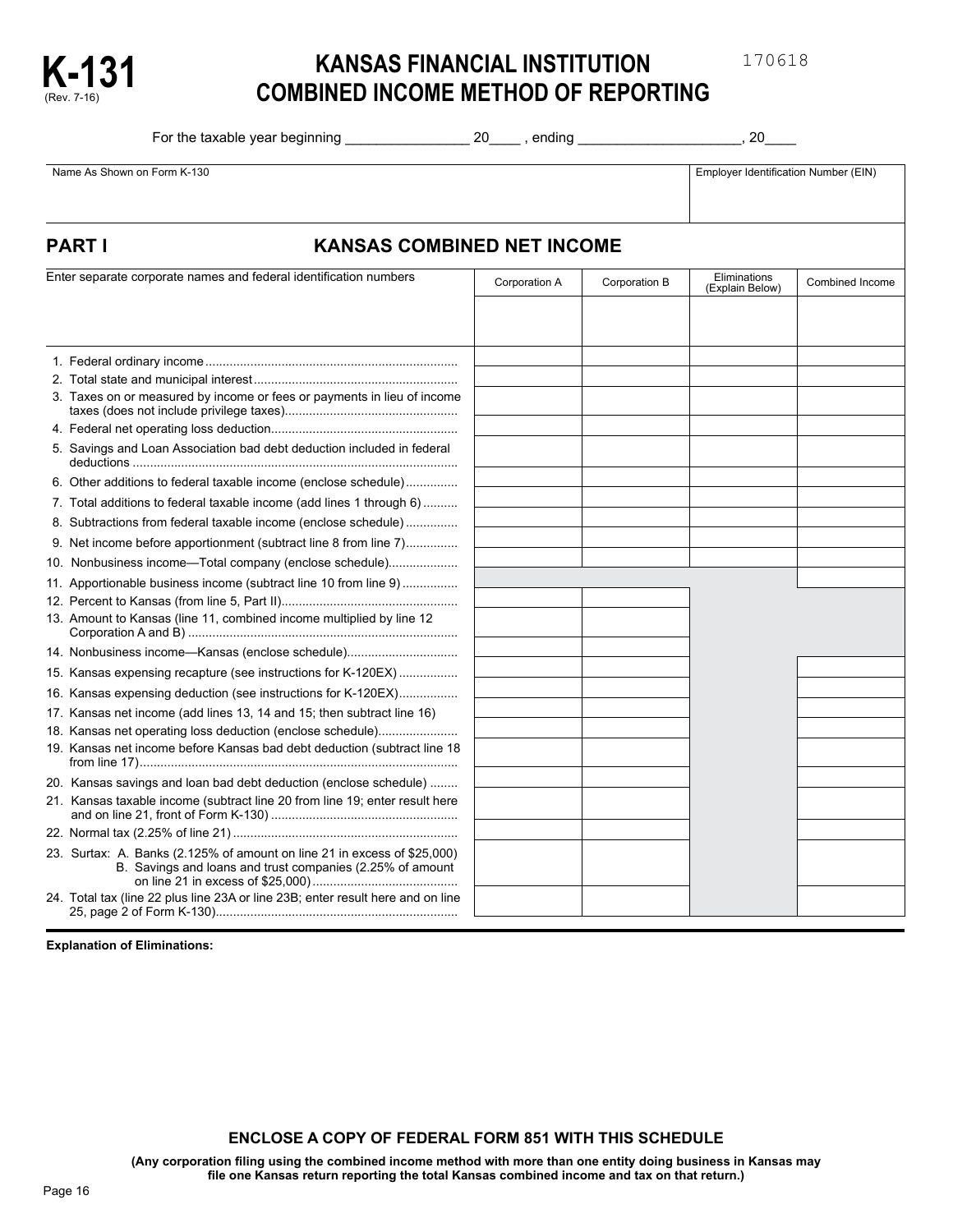# **PART II APPORTIONMENT FORMULA FOR FORM K-131**

|                                                                                                                       |                   | Corporation A<br><b>Within Kansas</b> |                   | Corporation B<br><b>Within Kansas</b> |                   | Total<br>Company |                  |
|-----------------------------------------------------------------------------------------------------------------------|-------------------|---------------------------------------|-------------------|---------------------------------------|-------------------|------------------|------------------|
| 1a. Value of owned real and tangible personal                                                                         | Beginning of Year | End of Year                           | Beginning of Year | End of Year                           | Beginning of Year | End of Year      | Within<br>Kansas |
| property used in the business at original cost.<br>Value of taxpayers loans and credit card                           |                   |                                       |                   |                                       |                   |                  |                  |
|                                                                                                                       |                   |                                       |                   |                                       |                   |                  |                  |
|                                                                                                                       |                   |                                       |                   |                                       |                   |                  |                  |
|                                                                                                                       |                   |                                       |                   |                                       |                   |                  |                  |
| Other tangible assets (enclose schedule)                                                                              |                   |                                       |                   |                                       |                   |                  |                  |
|                                                                                                                       |                   |                                       |                   |                                       |                   |                  |                  |
|                                                                                                                       |                   |                                       |                   |                                       |                   |                  |                  |
| Average owned property (Beg. $+$ End $\div$ 2)                                                                        |                   |                                       |                   |                                       |                   |                  |                  |
| 1b. Gross annual rental property. Multiplied by 8                                                                     |                   |                                       |                   |                                       |                   |                  |                  |
|                                                                                                                       |                   |                                       |                   |                                       |                   |                  |                  |
|                                                                                                                       |                   |                                       |                   |                                       |                   |                  |                  |
|                                                                                                                       |                   |                                       |                   |                                       |                   |                  |                  |
| 2. Wages, salaries, commissions and other compensation of<br>employees related to business income included in return. |                   |                                       |                   |                                       |                   |                  |                  |
|                                                                                                                       |                   |                                       |                   |                                       |                   |                  |                  |
|                                                                                                                       |                   |                                       |                   |                                       |                   |                  |                  |
|                                                                                                                       |                   |                                       |                   |                                       |                   |                  |                  |
|                                                                                                                       |                   |                                       |                   |                                       |                   |                  |                  |
| 3. Receipts                                                                                                           |                   |                                       |                   |                                       |                   |                  |                  |
| a. Receipts from:                                                                                                     |                   |                                       |                   |                                       |                   |                  |                  |
|                                                                                                                       |                   |                                       |                   |                                       |                   |                  |                  |
|                                                                                                                       |                   |                                       |                   |                                       |                   |                  |                  |
|                                                                                                                       |                   |                                       |                   |                                       |                   |                  |                  |
|                                                                                                                       |                   |                                       |                   |                                       |                   |                  |                  |
|                                                                                                                       |                   |                                       |                   |                                       |                   |                  |                  |
| (6) Investment and trading assets and activities                                                                      |                   |                                       |                   |                                       |                   |                  |                  |
|                                                                                                                       |                   |                                       |                   |                                       |                   |                  |                  |
| b. Interest from loans:                                                                                               |                   |                                       |                   |                                       |                   |                  |                  |
|                                                                                                                       |                   |                                       |                   |                                       |                   |                  |                  |
|                                                                                                                       |                   |                                       |                   |                                       |                   |                  |                  |
| c. Net gains from sale of:                                                                                            |                   |                                       |                   |                                       |                   |                  |                  |
|                                                                                                                       |                   |                                       |                   |                                       |                   |                  |                  |
|                                                                                                                       |                   |                                       |                   |                                       |                   |                  |                  |
| d. Fees:                                                                                                              |                   |                                       |                   |                                       |                   |                  |                  |
|                                                                                                                       |                   |                                       |                   |                                       |                   |                  |                  |
|                                                                                                                       |                   |                                       |                   |                                       |                   |                  |                  |
|                                                                                                                       |                   |                                       |                   |                                       |                   |                  |                  |
|                                                                                                                       |                   |                                       |                   |                                       |                   |                  |                  |
|                                                                                                                       |                   |                                       |                   |                                       |                   |                  |                  |
| 4. Total Percent:                                                                                                     |                   |                                       |                   |                                       |                   |                  |                  |
|                                                                                                                       |                   |                                       |                   |                                       |                   |                  |                  |
| 5. Average Percent:                                                                                                   |                   |                                       |                   |                                       |                   |                  |                  |
|                                                                                                                       |                   |                                       |                   |                                       |                   |                  |                  |